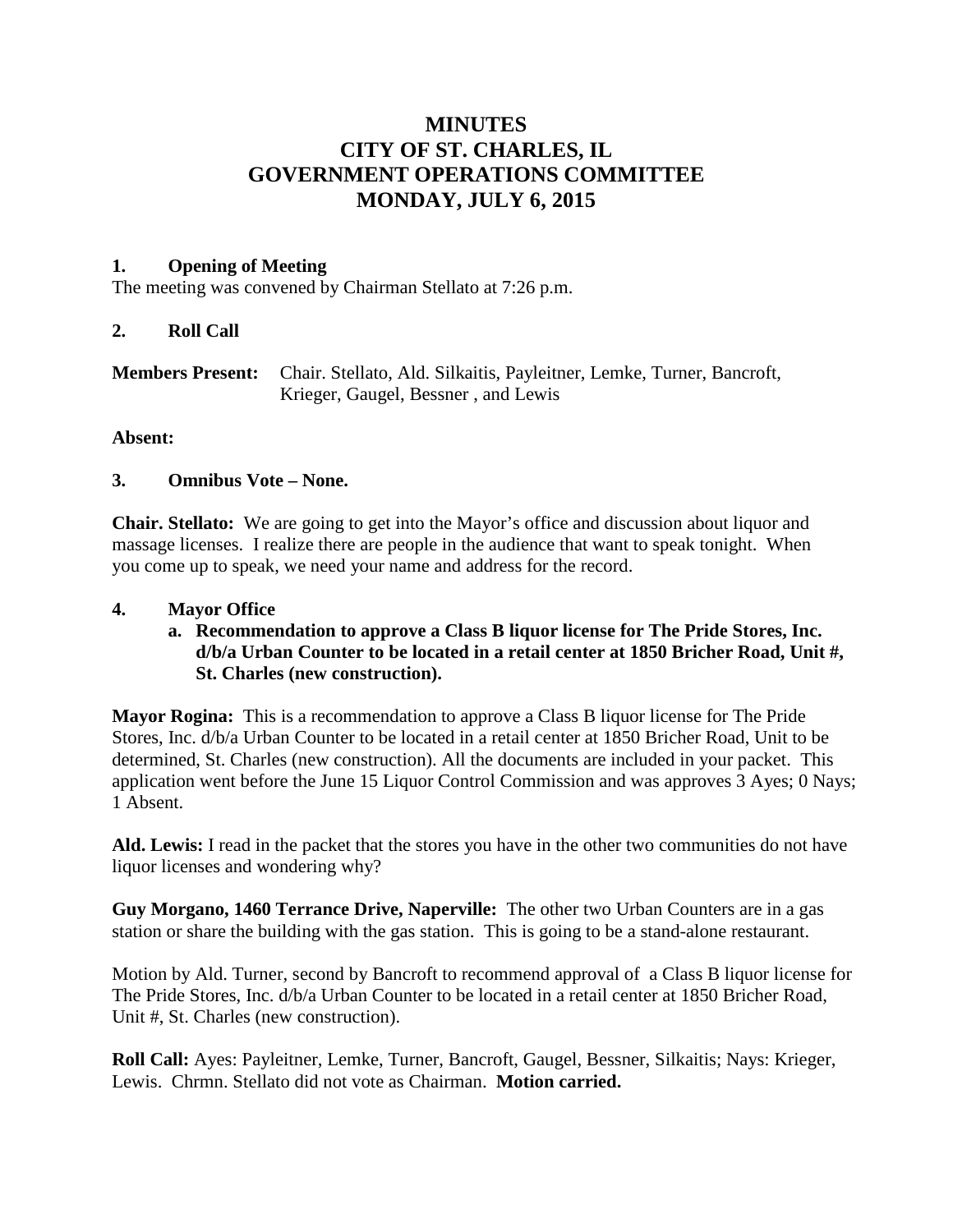### **b. Recommendation to approve a Class A1 liquor license for The Pride Stores, Inc. d/b/a The Pride Beer and Wine Plus Spirits store to be located in a retail center at 1850 Bricher Road, Unit #, St. Charles (new construction).**

**Mayor Rogina:** This is a piggy back here to the same site and a recommendation to approve a Class A1 liquor license for The Pride Stores, Inc. d/b/a The Pride Beer and Wine Plus Spirits store to be located in a retail center at 1850 Bricher Road, Unit to be determined, St. Charles (new construction). This application went before the June 15 Liquor Control Commission and was approves 3 Ayes; 0 Nays; 1 Absent.

**Ald. Kreiger:** There is a gas station on the corner that has changed from a BP to a Pride station; is there any connection?

**Guy:** We changed that to a Pride station 4-5 years ago. In the last couple of years we've had a much more robust effort to brand our convenience stores as Pride and that's being recognized now, but we're a small family business and operate 16 stores of which 12 of them are Pride stores. A lot of people still confuse us with major oil companies such as BP or Mobil. We are not. We are just a small family local own business that sells PB gas and our convenience store brand is Pride.

**Ald. Lewis:** Are there any plans for that BP station to change?

**Guy:** No, we've remodel that store 4-5 years ago and its actually a small property of 1,800 sq. ft. and we are finished with what we have done there.

Ald. Lewis: So the size of your convenience store is the size it's going to be?

**Guy:** Yes.

**Ald. Lewis:** Is that an average size for your convenience stores?

**Guy:** Our average is about 2,500 – 3,000 sq. ft. That's the way that store was laid out by Amaco back in the 90's.

**Ald. Lewis:** So leaving that the same, you decided that you can't put liquor in a convenience store, you open a liquor store next to it?

**Guy:** Yes.

Motion by Ald. Turner, second by Lemke to recommend approval of a Class A1 liquor license for The Pride Stores, Inc. d/b/a The Pride Beer and Wine Plus Spirits store to be located in a retail center at 1850 Bricher Road, Unit #, St. Charles (new construction).

**Roll Call:** Ayes: Payleitner, Lemke, Turner, Bancroft, Gaugel, Bessner, Silkaitis; Nays: Krieger, Lewis. Chrmn. Stellato did not vote as Chairman. **Motion carried.**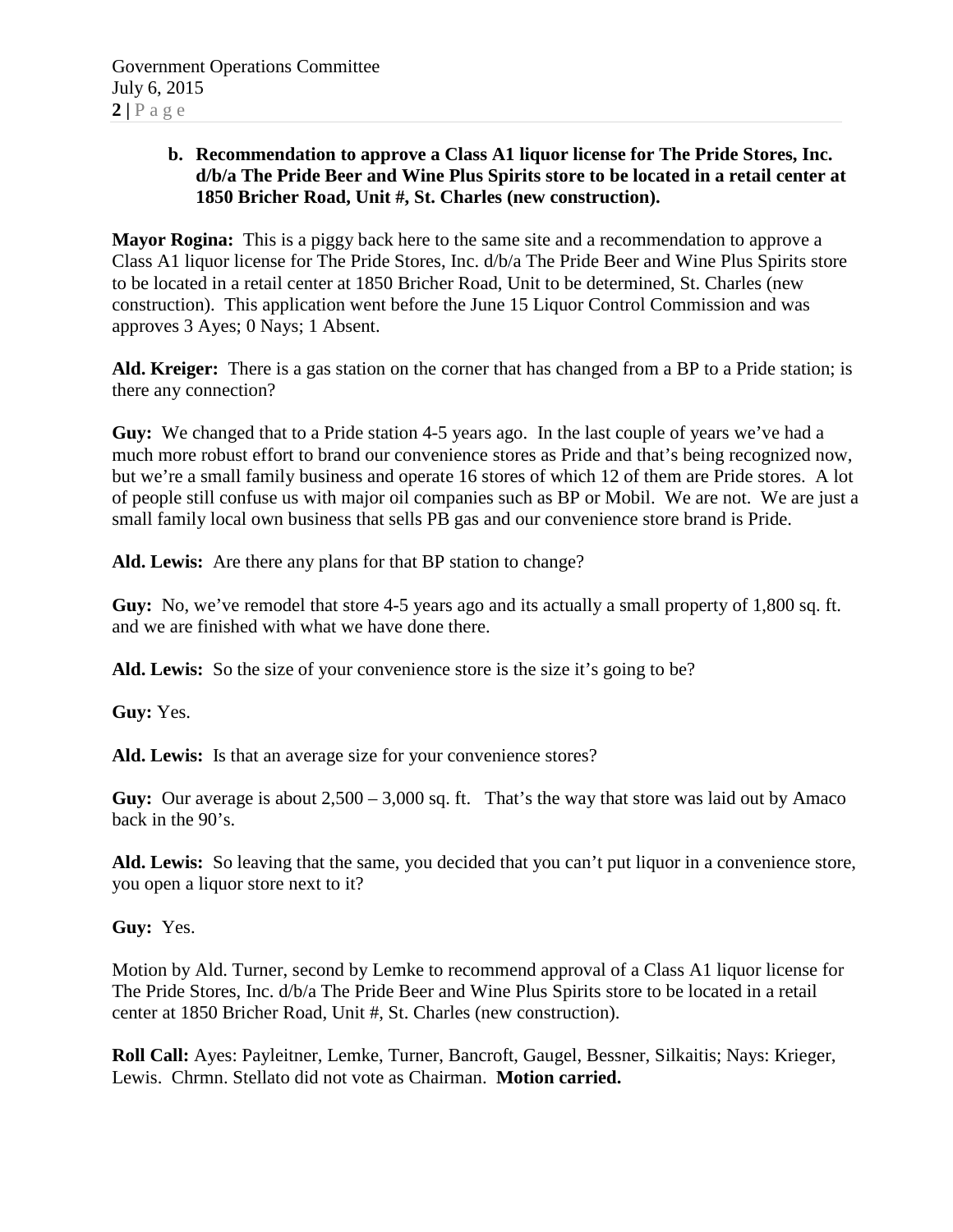### **c. Recommendation to approve a Class B liquor license for Buona Beef to be located at 2425 W Main Street, St. Charles, IL (new construction).**

**Mayor Rogina:** This business is under construction and this recommendation is to approve a Class B liquor license for Buona Beef to be located at 2425 W Main Street, St. Charles, IL. This application went before the June 15 Liquor Control Commission and was approves 3 Ayes; 0 Nays; 1 Absent.

**Ald. Silkaitis:** It states the business is not requesting a late night permit and will have a drive through window. That's not for liquor – correct?

**Mayor Rogina:** No, we don't allow that.

Motion by Ald. Turner, second by Bancroft to recommend approval of a Class B liquor license for Buona Beef to be located at 2425 W Main Street, St. Charles, IL (new construction).

**Roll Call:** Ayes: Payleitner, Lemke, Turner, Bancroft, Gaugel, Bessner, Silkaitis; Nays: Krieger, Lewis. Chrmn. Stellato did not vote as Chairman. **Motion carried.**

### **d. Recommendation to approve a Class B liquor license for Starbucks Coffee #280 located at 101 S 1st Street, St. Charles.**

**Mayor Rogina:** This is a new location of Starbucks to 1<sup>st</sup> Street in a slot that is currently vacant and is being worked on. This is one of Starbucks unique stores that they're rolling out nationwide to offer beer and wine and there is no late night permit. This application went before the June 15 Liquor Control Commission and was approves 3 Ayes; 0 Nays; 1 Absent.

**Ald. Lemke:** Will this be in addition to the existing Starbucks?

**Mayor Rogina:** No, they'll be moving from the Arcada building to  $1<sup>st</sup>$  Street.

**Ald. Lewis:** I'm curious as to why they chose St. Charles; this is such a limited program that they've started and there are so few in the country?

**Mayor Rogina:** They are very excited about the plans for  $1<sup>st</sup>$  Street and as well as us. To have this opportunity in looking ahead to have this potential there is a good fit – that's my interpretation. I'm proud that they've considered St. Charles as one of their places to move ahead. Starbucks is a solid brand and for them to pick here is a feather in our cap, in my opinion.

**Emily Schuck, 501 Locust, Geneva, IL:** Some of it has to do with the location around it. It's not an addition to bars; that's not something we intend to be. It's low volume service. It's intended to be an addition to folks who are already coming into our stores; just a higher level offering. It also has to do with community and the support we feel from the community.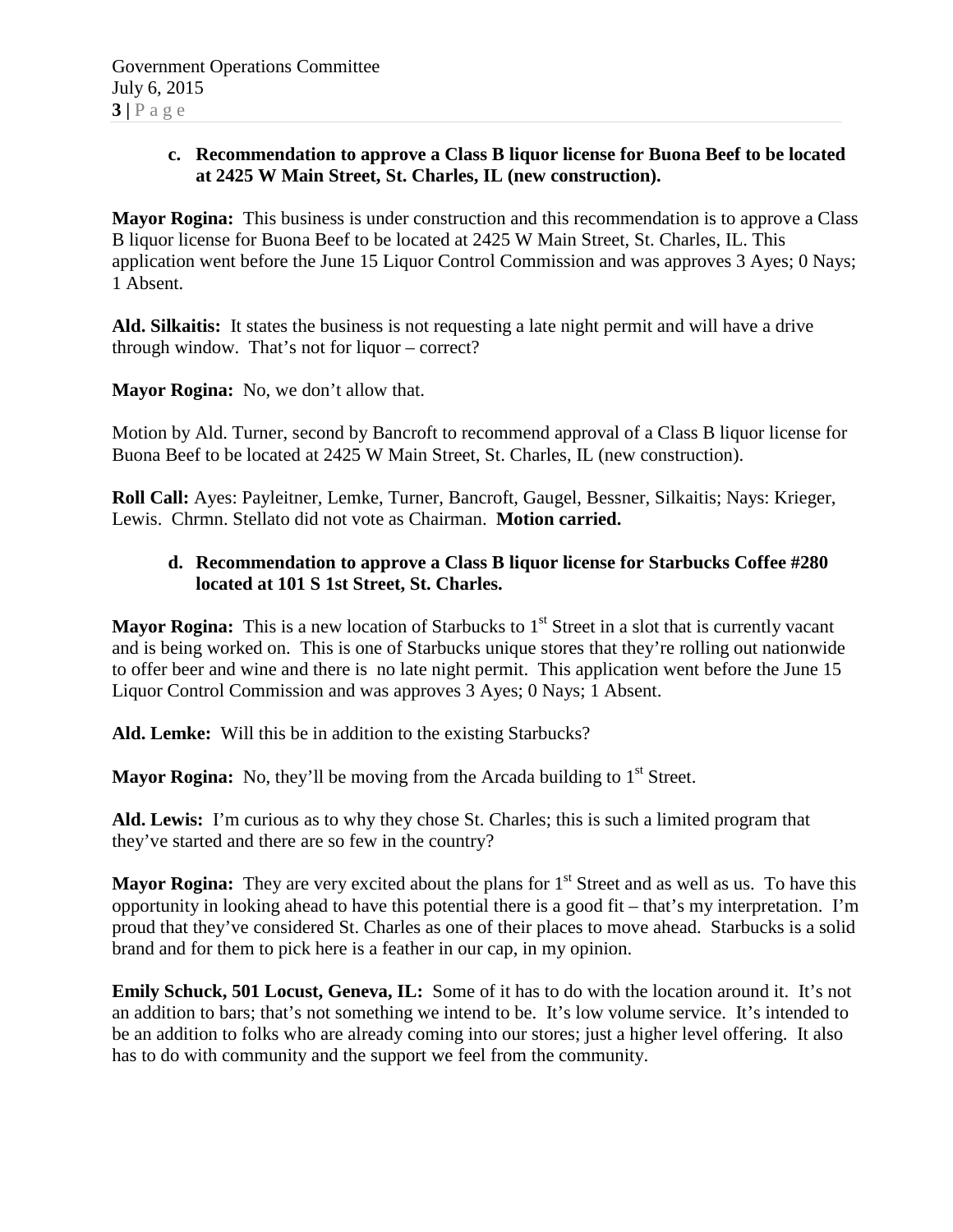Government Operations Committee July 6, 2015 **4 |** Page

**Ald. Lewis:** I saw somewhere that you thought you would serve 12 drinks a day? For 12 drinks a day is it even going to break even in cost?

**Emily:** Yes, it does. Wine indicates the occasion but actually does not sell itself in the stores. You may get a group of eight people that come in and only one would get beer or wine and the other seven may not of come in otherwise.

**Harland Powell, Attorney for Starbucks:** One of the elements that is important to consider with the entire package is this a Starbucks evening program. There is a food menu that accompanies the beer and wine and is meant to drive food sales along with the traditional beverage choices, such as the teas and coffee. So the 8, 12, 14 glasses of beer or wine per store that have these licenses, that's been consistent throughout the state of Illinois where these licenses have been issued.

**Ald. Lewis:** I am a member of the Liquor Control Commission and was absent when you came to present, but how do you monitor this? I can walk up, order it, and it will be served to me just like I do now for my Starbucks; how do you monitor that I don't take that back to a table to an underage (19-20 year old) who would look old enough but isn't?

**Emily:** Valid question and this is something we put a lot of training into. One or two options are the employee will bring the glass of wine/beer to you served at your table and wait for you to take it from them. When a customer orders they will be introduced to the employee who will pour it so there's facial recognition.

**Ald. Lewis:** And then they'll watch me to make sure I'm drinking and not the people I am with? Isn't that going to be hard to do?

**Emily:** No that's the benefit of our stores being relatively small in size.

**Mr. Powell:** It's also important to know at stores where licenses are being considered, there is a bit of a logistical shuffle; Starbucks has made the decision that only employees who are 21 years of age or older will work at those stores (top to bottom). I think that helps with the level of responsibility and training and addition in your typical Starbucks experience, you normally see employees standing on one side of the counter; at this location you will have a much more interactive staff. They will be out there touching tables on a regular basis to make sure the concerns you just expressed are properly monitored and addressed.

**Ald. Lewis:** Here are my concerns. I'm not necessarily completely opposed to it, but I'm wondering if the type of license, if there shouldn't be a different category for this type of situation?

**Chrmn. Stellato:** I'm confused as to why you think Starbucks is any different than Colonial where they serve coffee and if they give a beer to someone, how do you know it doesn't go to someone else. I'm trying to make the connection with this restaurant or any other restaurant

. **Ald. Lewis:** It seems lately we've been getting a lot of businesses wanting only beer and wine. We used to have a beer and wine license and have removed that. If that's all people want, maybe we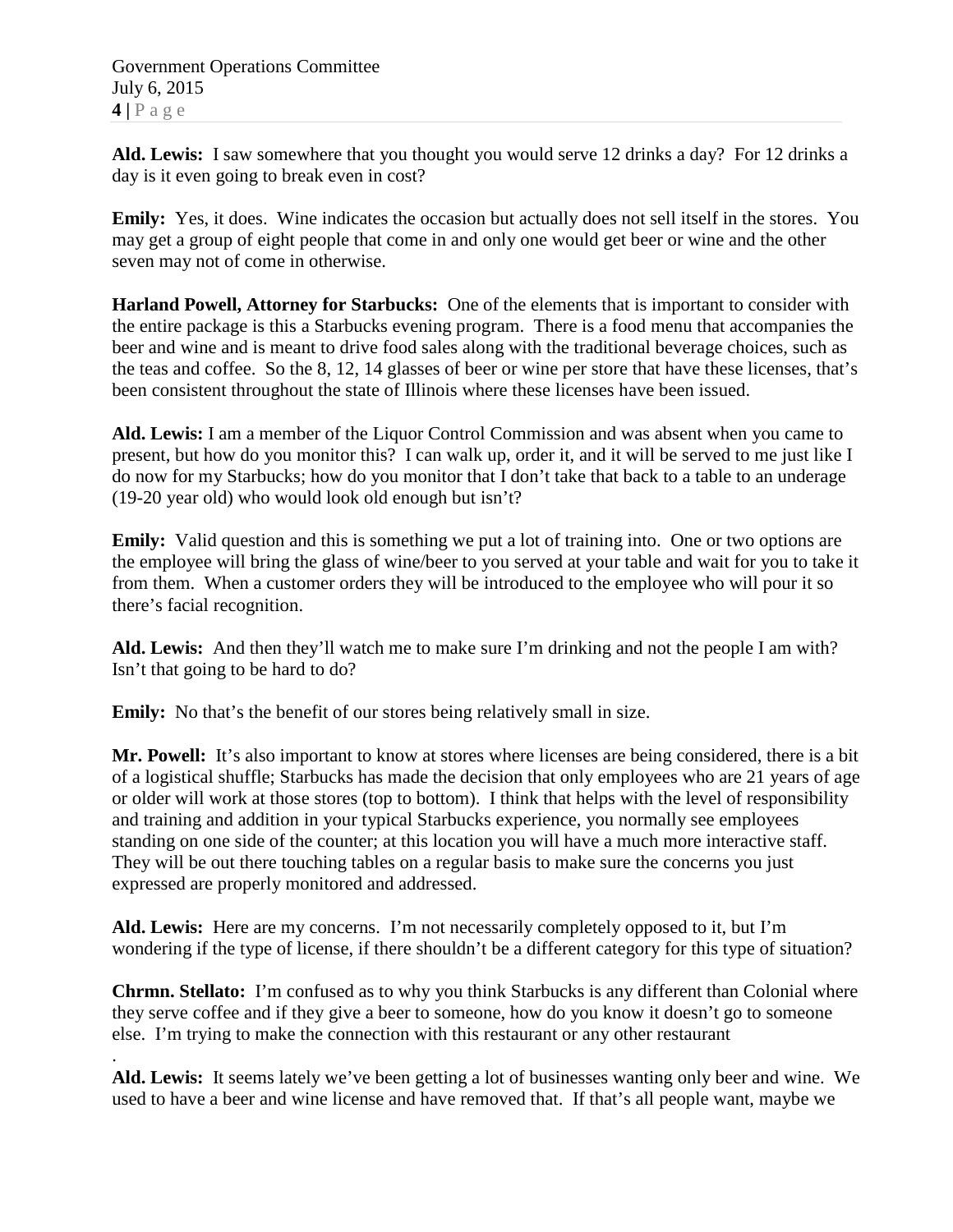Government Operations Committee July 6, 2015  $5|$   $P$  a g e

should reinstate a beer and wine license instead of just having a hard liquor license. Once one gets a license it never goes away.

**Ald. Payleitner:** In echoing what the Mayor had said, I too am on the liquor commission, I see this to be an opportunity of cutting edge on one end but on the other side we're a guinea pig. It sounds like you're taking extreme caution, so I'll be hopeful with all eyes on us that this will be a positive experience.

**Emily:** This program has been in test for almost three years in the area. The closest one is in Schaumburg and we've tested through a lot of the hiccups that have come along.

Motion by Ald. Turner, second by Bessner to recommend approval of a Class B liquor license for Starbucks Coffee #280 located at 101 S 1st Street, St. Charles.

**Roll Call:** Ayes: Payleitner, Lemke, Turner, Bancroft, Gaugel, Bessner, Silkaitis; Nays: Krieger, Lewis. Chrmn. Stellato did not vote as Chairman. **Motion carried.**

# **e. Recommendation to approve a new Massage Establishment license for Balance Bodyworks Massage Business License located at 1120 E Main Street, St. Charles.**

**Mayor Rogina:** This is a recommendation to approve a new Massage Establishment license for Balance Bodyworks Massage Business License located at 1120 E Main Street, St. Charles. All paperwork is in order. This application went before the June 15 Liquor Control Commission and was approves 3 Ayes; 0 Nays; 1 Absent.

Motion by Ald. Payleitner, second by Bessner to recommend approval of a new Massage Establishment license for Balance Bodyworks Massage Business License located at 1120 E Main Street, St. Charles.

**Roll Call:** Ayes: Payleitner, Lemke, Turner, Bancroft, Krieger, Gaugel, Bessner Lewis, Silkaitis; Nays: None. Chrmn. Stellato did not vote as Chairman. **Motion carried.**

### **f. Recommendation to approve a new Massage Establishment license for Bombshell BB Inc. located at 1W Illinois Street, St. Charles.**

**Mayor Rogina:** Recommendation to approve a new Massage Establishment license for Bombshell BB Inc. located at 1W Illinois Street, St. Charles; this in the Piano Factory over on Illinois. All paperwork is in order. This application went before the June 15 Liquor Control Commission and was approves 3 Ayes; 0 Nays; 1 Absent.

Motion by Ald. Payeleitner, second by Bessner to recommend approval of a new Massage Establishment license for Bombshell BB Inc. located at 1W Illinois Street, St. Charles.

**Roll Call:** Ayes: Payleitner, Lemke, Turner, Bancroft, Krieger, Gaugel, Bessner Lewis, Silkaitis; Nays: None. Chrmn. Stellato did not vote as Chairman. **Motion carried.**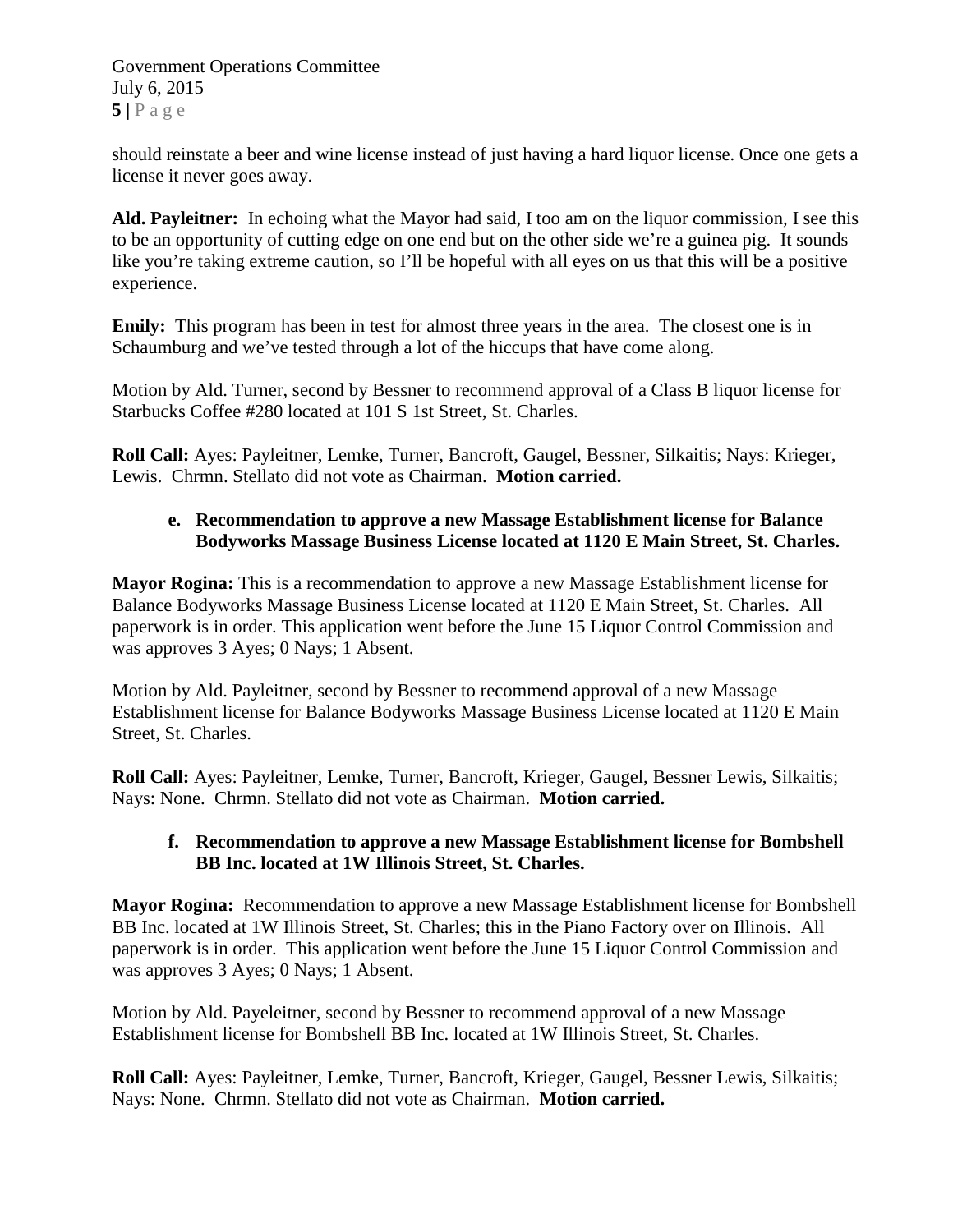# **g. Recommendation to approve a new Massage Establishment license for Suzanne Denee Salon & Day Spa located at 3861 E Main Street, St. Charles.**

**Mayor Rogina:** Recommendation to approve a new Massage Establishment license for Suzanne Denee Salon & Day Spa located at 3861 E Main Street, St. Charles. All paperwork is in order. All three of these are examples of our new licensing procedure that puts the application through requirements under our new ordinances. This application went before the June 15 Liquor Control Commission and was approves 3 Ayes; 0 Nays; 1 Absent.

Motion by Ald. Payleitner, second by Turner to recommend approval of a new Massage Establishment license for Suzanne Denee Salon & Day Spa located at 3861 E Main Street, St. Charles.

**Roll Call:** Ayes: Payleitner, Lemke, Turner, Bancroft, Krieger, Gaugel, Bessner Lewis, Silkaitis; Nays: None. Chrmn. Stellato did not vote as Chairman. **Motion carried.**

### **h. Recommendation to consider a Class A1 liquor license for Depot Liquor 2 to be located at 710 S. Third Street, St. Charles.**

**Mayor Rogina:** At this point I would like to do something differently. This is a recommendation to consider a Class A1 liquor license and tobacco license for Depot Liquor 2 to be located at 710 S. Third Street, St. Charles. I want to defer, initially, to the Committee, to the applicant, and citizens, one of which you already heard from, on this matter. The reason is for me to seek as Liquor Commissioner, any reasons by law to not recommend an application in accordance with our zoning ordinances as they are stated.

The Liquor Commission meeting was very interesting. A lot of neighbors came and voiced their concerns. I respect that and that's an important piece of our process that neighbors opined on what they would like or not like in their neighborhood. By the same token, also as the Mayor, I am obligated to review and seek legal counsel, talk with staff with respect to our ordinances and zoning and permitted uses; and from that to make recommendations. I have listened very carefully and will make a recommendation to you after this process is done.

**Chrmn. Stellato:** Mayor, as Liquor Commissioner, stated he is following the ordinance. We have the right as a committee to overrule that. We have that authority but also will take testimony from the audience, staff, and legal counsel. Who would like to start.

**Ald. Payleitner:** To honor our process and the zoning issue aside for this moment, and to honor our process to the applicant who complied, I have a few questions of the gaps on the application. The application attached to the agenda was very lacking with information missing. You do have another liquor store?

# **Manish Patel, 1000 Bowie Drive, Carrol Stream:** Yes in Sycamore, IL.

**Ald. Payleitner:** You never had to have BASSET training for that?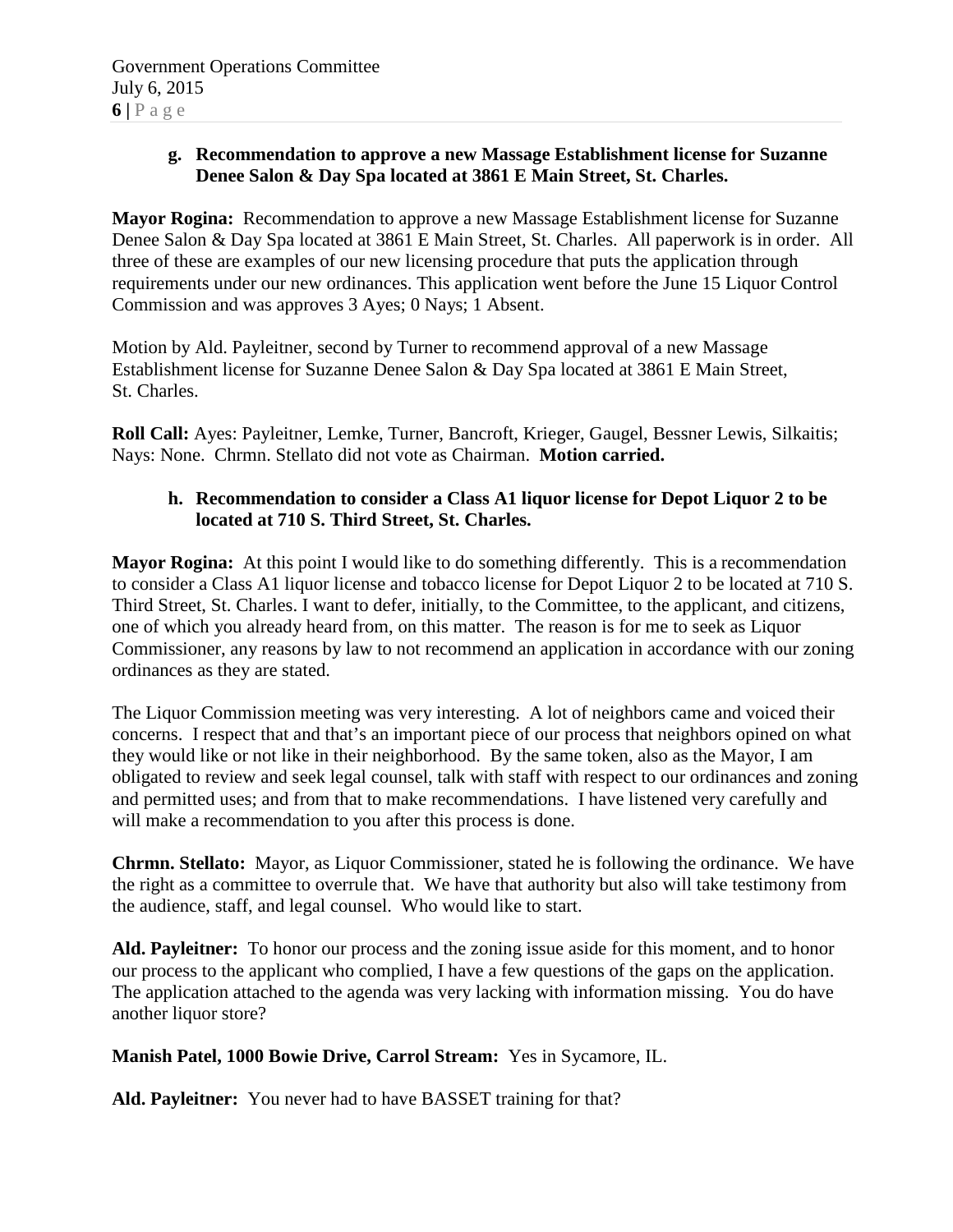**Mr. Patel:** No but I am in the process of completing it.

**Ald. Payleitner:** There is no address given for your corporation.

**Mr. Patel:** For the corporation, it still has my house address of 1000 Bowie Drive, Carrol Stream. We have to change that address according to when we have the liquor license for the corporation.

**Ald. Payleitner:** Who will be the manager of this store?

**Mr. Patel:** I will.

**Ald. Payleitner:** It was just the lack of attention of what we required. There was no business plan, no drawing.

**Mr. Patel:** I did fax a copy of the drawing over.

**Jerry Rosen, Executive Director of the Beverage Retailer Alliance of Illinois:** I apologize for the application as wanting but when it was applied for I was in the hospital recovering from surgery. I was a little lacking and not available to do it. I've put together a handwritten list of my memberships around the state where I represent and do the work for the major retailers in Illinois, big and small.

**Ald. Payleitner:** What is your role in this particular license application?

**Mr. Rosen:** I am his mentor and provider of his buying program for buying a product and for layout and design of store. (Showed a picture of a current business in Chicago under construction). We have up-to-date most modern refrigeration cases in the marketplace today installed. We want to make this an outstanding presentation of that store. Right now that store is a disaster. It's a very old mini-mart in very disrepair both inside and out. I have a list here of all the things we intend to invest in that space to make it a credit to the community, to the area, and to the town; as well as to the industry of which I am very much involved in upgrading the quality of liquor sales in the state of Illinois. My role is the guy in the background who gives direction. I've been doing this for twothirds of a century.

**Ald. Payleitner:** You develop the plan. You don't do any of the financing?

**Mr. Rosen:** I don't do any of the financing. He has that already.

**Ald. Krieger:** What would the hours of operation be?

**Mr. Rosen:** Normally what we do is fit into the area. Open 9:00-10:00 am and close 9:00-10:00 p.m. in the evening.

**Ald. Gaugel:** Have you look at any other properties in St. Charles to operate your business out of?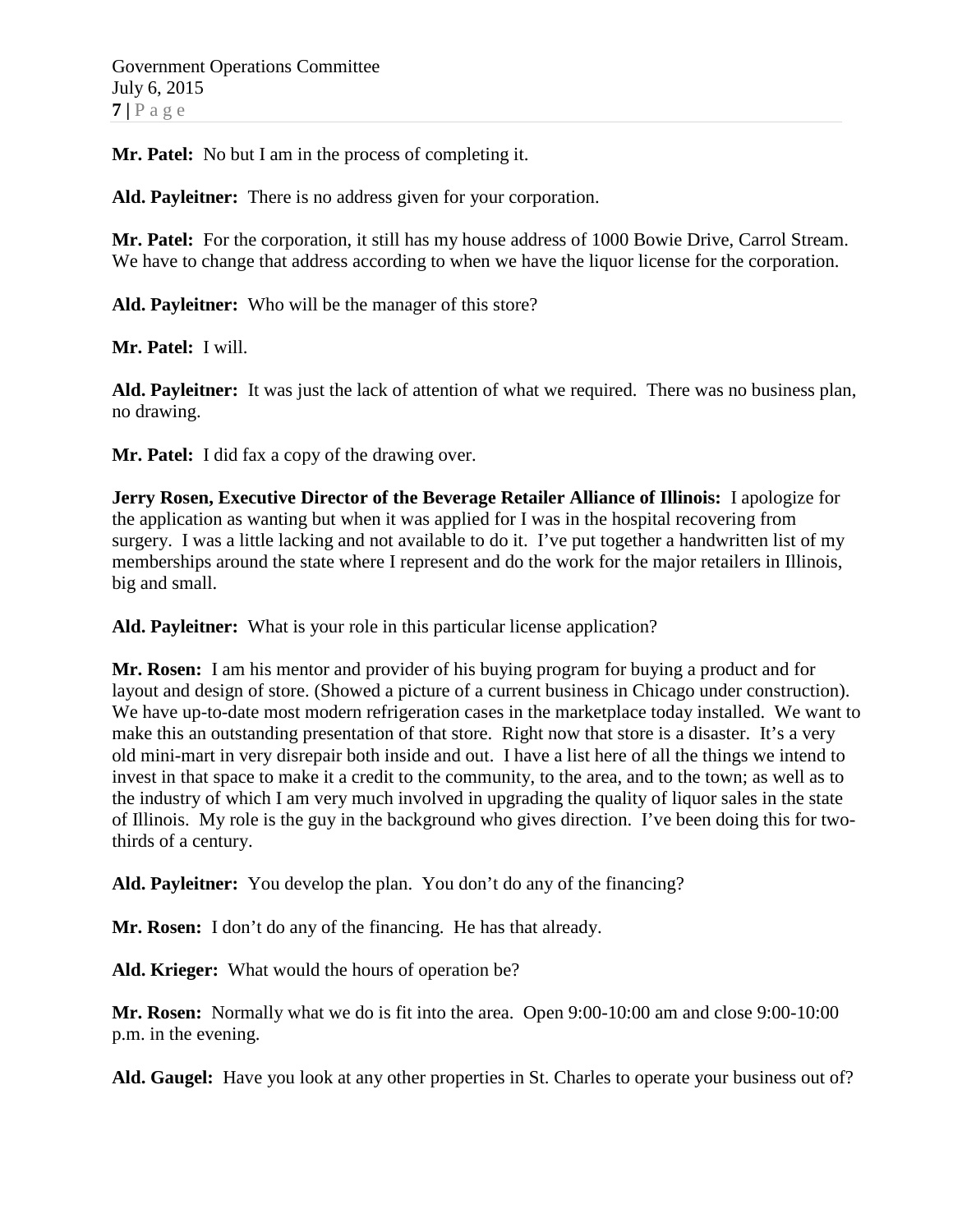Government Operations Committee July 6, 2015  $8 | P \text{ a ge}$ 

**Mr. Rosen:** The reason this one was attractive is it's an opportunity for him to own some real estate and that's why he's willing to invest the amount of money that he would have to do to rehab and bring that place up to scale which is a quarter of million dollars to bring it up to scale without inventory. If you are just going to pay rent to use someone else's space it doesn't pay to make that kind of investment.

### *Ald. Bessner will be abstaining from this vote.*

**Ald. Lewis:** How big is this existing square footage of this store?

**Mr. Rosen:** 2,500 sq. ft**.**

**Ald. Lewis:** And the one you showed in the picture?

**Mr. Rosen:** That's 3,500 sq. ft. with some warehousing space but the sales area will be the same.

**Ald. Lewis:** Do you consider that a pretty good size?

**Mr. Rosen:** It's a minimal size for a newly individual owner or operator to make a very nice living, run a good store, and be a credit to the community.

**Ald. Lewis:** If you had to classify it as small or mid?

**Mr. Rosen:** Midsize.

**Ald. Payleitner:** Did you say, Mr. Patel, you're looking to own this place eventually to buy it now or later?

**Mr. Patel:** Yes I am and it's in the works depending on the license.

#### **Comments from the audience.**

**Mary Hill, 1003 S 4th Street:** I'm a member of this community and I would like to plead with you to not allow this. My concern is twofold: 1) there's a park/playground across the street with equipment for the little children from this area. 2) All the other establishments for liquor are on Rt. 64 or on the edge of town. This is right among the houses in this small community and it's an inappropriate place for a liquor store. I'm also concern about this becoming a blight in the area.

**Jenny Santos 1409 S 3rd Street** *(made additional comments at the City Council meeting earlier tonight) I am here to address a liquor license that will be coming up for the business. I did come to the Liquor Commission on June 15 and did voice to the commission my concerns. I am here to reiterate to the whole council that my concerns and my neighbors' concerns are about a liquor store going into the middle of a residential area. We don't believe that would be good for our neighborhood. It is directly across the street from a park where children play. It's on my way to my daughter's school at Thompson Middle School. If it does come up, if you would*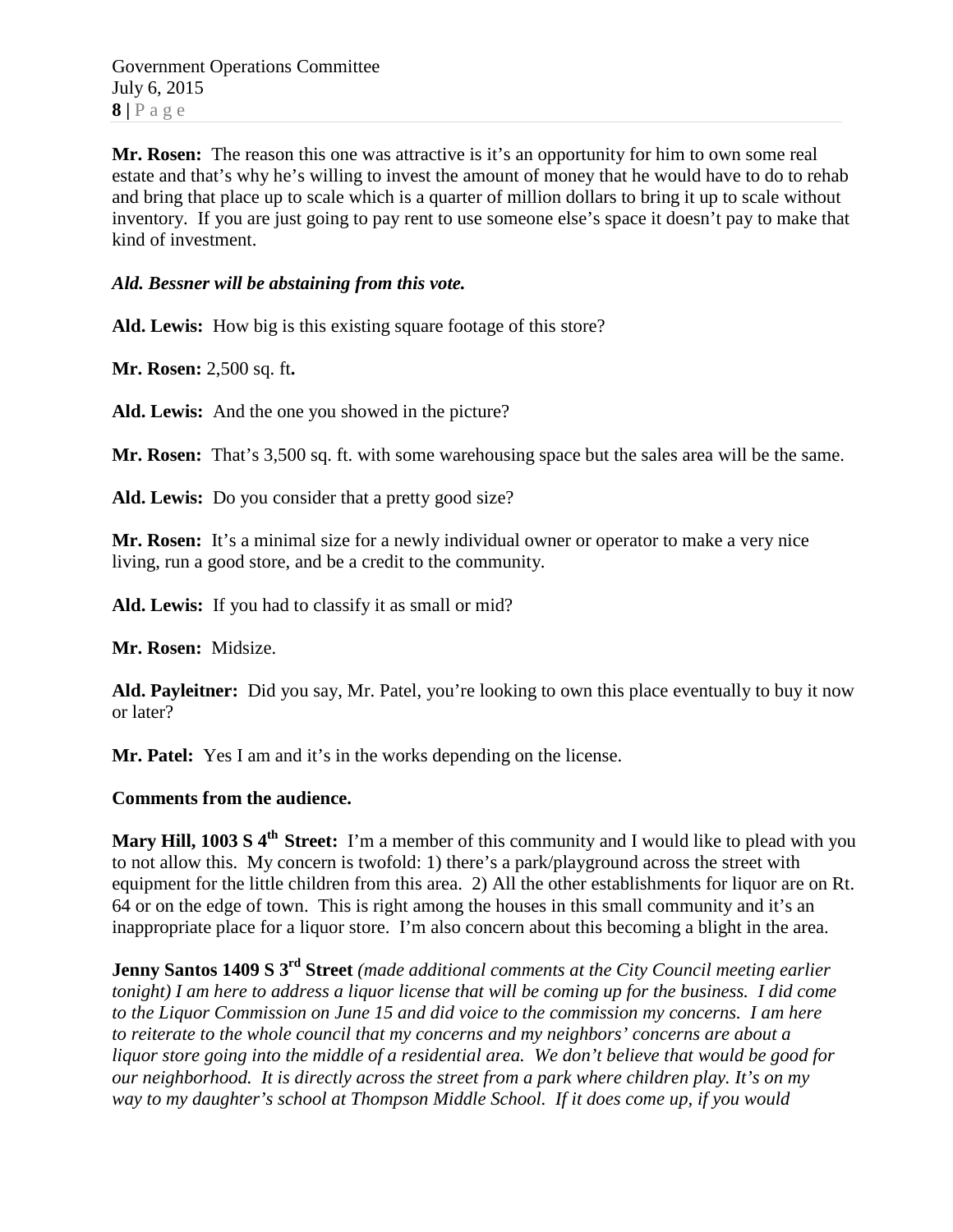Government Operations Committee July 6, 2015  $9$  |  $P$  a g e

*please go with the Liquor Commission as recommended and deny that request. I would greatly appreciate it.* 

**Jenny Santos:** I just want to echo Ms. Hill's concerns. I was at the Liquor Commission meeting and from what I understood there that the zoning is like an island; everything else around this store is residential. I lived on 3<sup>rd</sup> Street for 13 years. We have plenty of liquor stores. If anyone needs alcohol at 9:00 a.m. they can go down Prairie Street, go to Sav-Way in Geneva, go to Jewel/Osco, Blue Goose. There is no reason for there to be alcohol in our neighborhood. I'm not against anybody trying to make a living. I'm a small business owner myself and know how hard it is; but this is not a good fit for our community and our neighborhood for sure.

**Emma Santos – daughter, 1409 S 3rd Street:** I live just down the street and my friends and I walk to school every morning and would have to pass this liquor store and none of us feel comfortable walking pass that. We like to hang out at the playground and none of us would feel comfortable playing there because we don't know who would be there and wouldn't feel safe. My friends and I like to bike down to the river and Forever Yogurt and we don't feel safe having to pass by a liquor store.

**Chrmn. Stellato:** A question to our legal counsel. You attached something to our packet tonight. Did you want to make any comment on what we can and cannot do or might be able to do on this issue?

Atty. McGuirk: We've been over most of it. It is a permitted use so it can't be denied on its zoning and everyone understands that. The cases that deal with issuance of denial of liquor licenses generally states that the Liquor Commissioner/Mayor has broad powers to grant and has broad powers to deny, but he doesn't have unbridle discretion to deny. There must be some reason. The cases deal with public health and safety and morals. So if your findings are that those things are affected, it's likely that the matter might sustain a challenge with either the State Liquor Commission or the courts. Those are what the cases provide. I have nothing more to add to that.

**Mr. Rosen:** About four years ago I put in a store that faced a similar situation as what we are looking at right here. The location is in Lincolnwood, IL directly across from the police and fire stations and a big park. There was the same kind of opposition with the same kinds of comments of a liquor store and today, that's the favorite liquor store in the town and favorite store in town. They gave us all kinds of rules and regulations and that was not a problem because that's what we do. If you want to look at some of my handy work, please look at it.

**Ald. Lemke:** Do we have any other places where a liquor store is totally enclosed by residential or off of the main retail street?

**Deputy Chief Huffman:** Yes, we do have One Stop Liquors in the 1400 block on Prairie Street. We also have Lundeen's West on Main Street but its adjacent to residential. We also previously had Parkshore Liquor which is no longer in operation but it was on 4<sup>th</sup> and West Main across from Lincoln Park.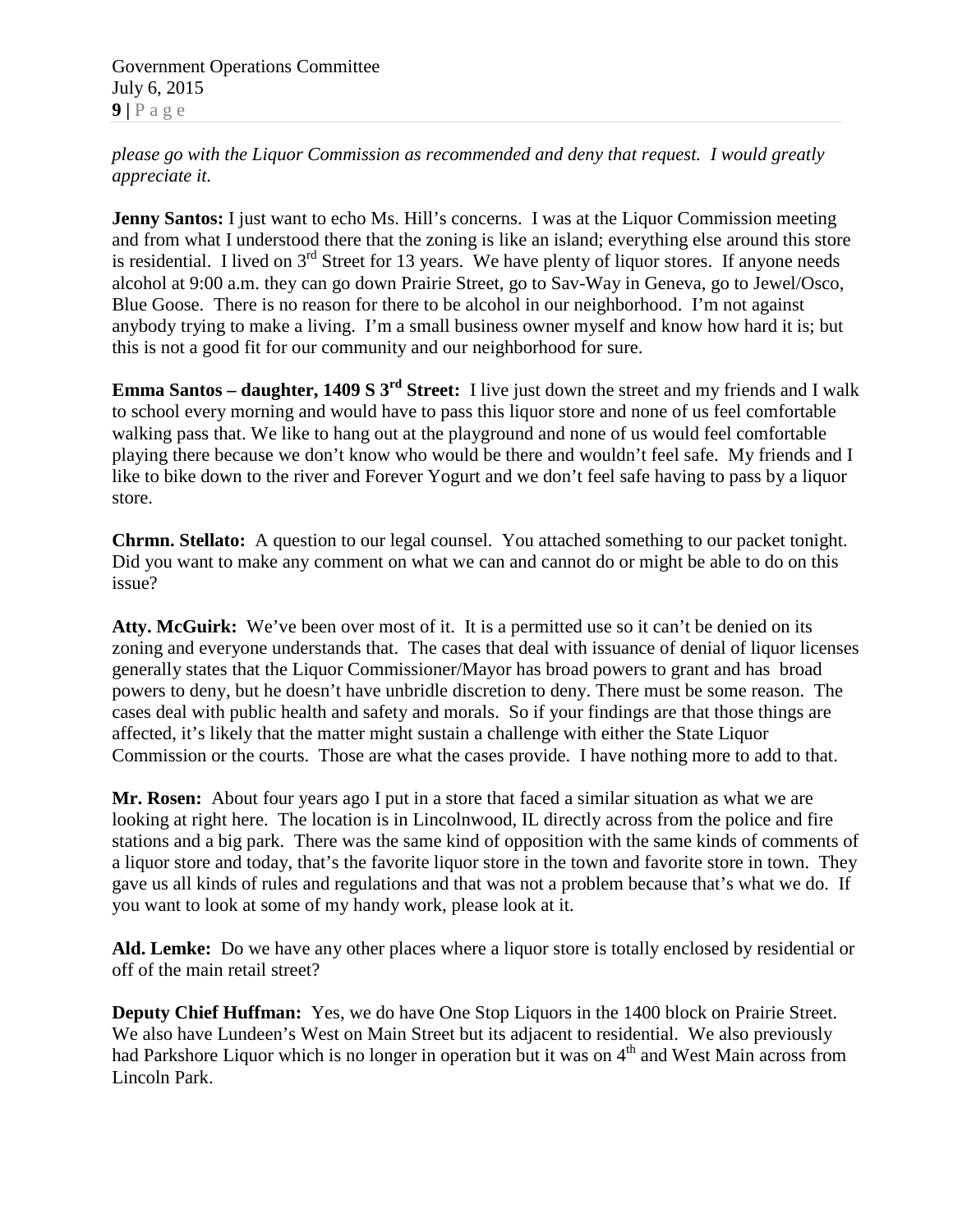Government Operations Committee July 6, 2015  $10$  |  $P$  a g e

**Ald. Silkaitis:** I grew up a block south of that location. I have a problem that it is surrounded by houses on all three sides with Moody Park on the one. Of all the places to put this – this is not really the best choice. I have trouble supporting it. Health and welfare would be my reason for denying the license. It's just not an appropriate place.

Ald. Payleitner: The only that maybe would apply is the 14<sup>th</sup> Street store. I grew up in that area and as I recall the neighborhood grew up around that area, not the opposite. That place was long ago a tavern and served on the outskirts of town – then the neighborhood grew around it. I don't know if that's the same case where the liquor store comes into the neighborhood. Second, I brought this up at the Liquor Commission meeting that my concern is the same as Ald. Silkaitis and I understand that we are bound by our permitted uses and zoning, but I have to mention to my colleagues that this is a BL zoning, maybe not in its legal description but in its definition, a BL is to serve the neighborhood. That's why it's a little island surrounded by residential. It's BL zoning is meant for it to serve the neighborhood and from what I hear tonight and previous and in my emails/phone calls, etc., the neighborhood does not see this as being a service to them. I'm voicing my opposition to this.

**Ald. Turner:** According to Atty. McGuirk this would be a health and welfare issue that right now the kids are even fearful of walking passed it even when it's not built already. That qualifies for me as a no vote. I think you got a nice store but a bad location.

**Ald. Lewis:** To piggyback off of Ald. Payleitner, the BL district says to provide locations for small scale service and retail uses that primarily serves the convenience of the needs. We did establish that this is not a small scale store but more of a mid-size store which fits into the BC community district. They accommodate midsize retail and service developments. I don't see where this fits completely into this BL zoning. We would like to have you look around at some other properties in St. Charles in a different zoning where the size of the store you want to put in would be permitted.

**Ald. Gaugel:** I too was very familiar with the store having grown up in the Davis School neighborhood. I know this location and its always been in the middle of a residential neighborhood. The townhouses to the north of there used to be single family homes as well. Having only been alderman here since May, there has only been one issue that has lit of my phone and emails as much as this has. There hasn't been on comment that's been made in support of this being a liquor store. I too don't believe that this serves the neighborhood as a necessity that we look for. I do encourage you to look around St. Charles where this would be more suited for. I would encourage you to talk to our Economic Development Department to have them help you find a different location other than this one.

**Ald. Krieger:** I agree with everything that's been said. This is in the center of a neighborhood with lots of young children and don't feel this is where a liquor store belongs.

**Ald. Bancroft:** It just comes down to the health and welfare of the neighborhood.

**Mayor Rogina:** The neighborhood is very important and we heard some articulate comments. I would take exception to any reference to the word blight. You can't presume that somebody who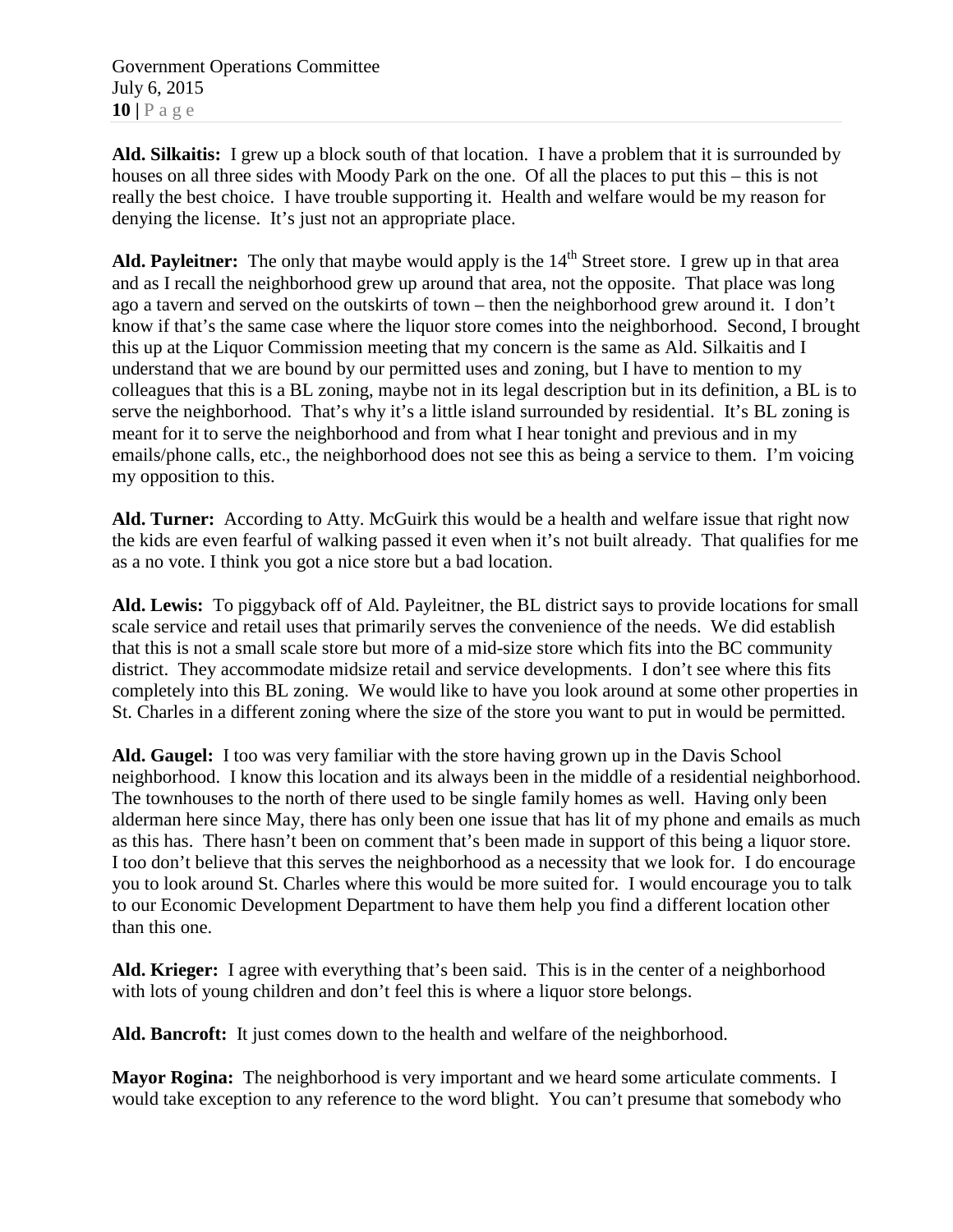Government Operations Committee July 6, 2015 **11 |** Page

establishes a business is going to automatically be a blight in the neighborhood. To the health and welfare issue – I get that, but to the same token I don't think I've seen any concrete evidence that the impact is going to negative. I read the case law and I think what Counsel McGuirk suggested shapes my opinion to some extent. Right now we heard, and I'm not going to say it is because I haven't been in that establishment that often, but the indication was that the building in its current form is in poor shape. I would speculate as others have that if this license was not to go through – what might happen to that building then? Would that become a blight in the neighborhood? I feel with the advice and consent from council because you indicated that's part of the ordinance, but as Liquor Commissioner I have to uphold the ordinance that was created by all of us currently or past, and on that point, we just went through a Comprehensive Plan and zoning at some point could have been changed. It hasn't been and it is an island, but having said all that as Liquor Commissioner and Mayor have to uphold the ordinance. My recommendation is for approval of the Class A1 liquor license for Depot 2 to be located at 710 S 3<sup>rd</sup> Street, St. Charles.

Motion by Ald. Krieger, second by Gaugel to deny the liquor store license at 710 S 3<sup>rd</sup> Street.

**Roll Call:** Ayes: Payleitner, Lemke, Turner, Bancroft, Krieger, Gaugel, Lewis, Silkaitis; Nays: None; Abstain: Besner. Chrmn. Stellato did not vote as Chairman. **Motion carried.**

**Chrmn. Stellato:** The application is denied.

- **5. Finance Department**
	- **a. Presentation of budget and recommendation to approve funding for the Downtown St. Charles Partnership (DSCP) in the amount of \$218,500 for Fiscal Year 2015-2016.**

**Chris Minick:** We are seeking a motion to approve funding for the Downtown St. Charles Partnership (DSCP) in the amount of \$218,500 for Fiscal Year 2015-2016 and that amount reflects previous City Council direction to reduce the funding levels to outside organizations by 10%. The City does routinely and annually provide funding to the DSCP and that funding support is provided by the proceeds of Special Service Area 1B and that SSA was established for the purposes of downtown revitalization and applies primarily to commercial properties in historic downtown of the City of St. Charles. Representatives are present to fulfill their obligation to present their workloads for FY15/16 and I will turn this over to Lynne Schwartz.

**Lynne Schwartz, Executive Director of Downtown St. Charles Partnership:** The Downtown St. Charles Partnership has had a productive year and I thank you for the opportunity to share some of our accomplishments.

#### **Events – The DSCP organizes four events throughout the year**

- The Electric Christmas and St. Patrick's Parades each had record-breaking attendance, breaking the previous year's records.
- Holiday Homecoming festivities brought almost 20,000 people downtown during the weekend.
- 17,500 people in attendance for the parade.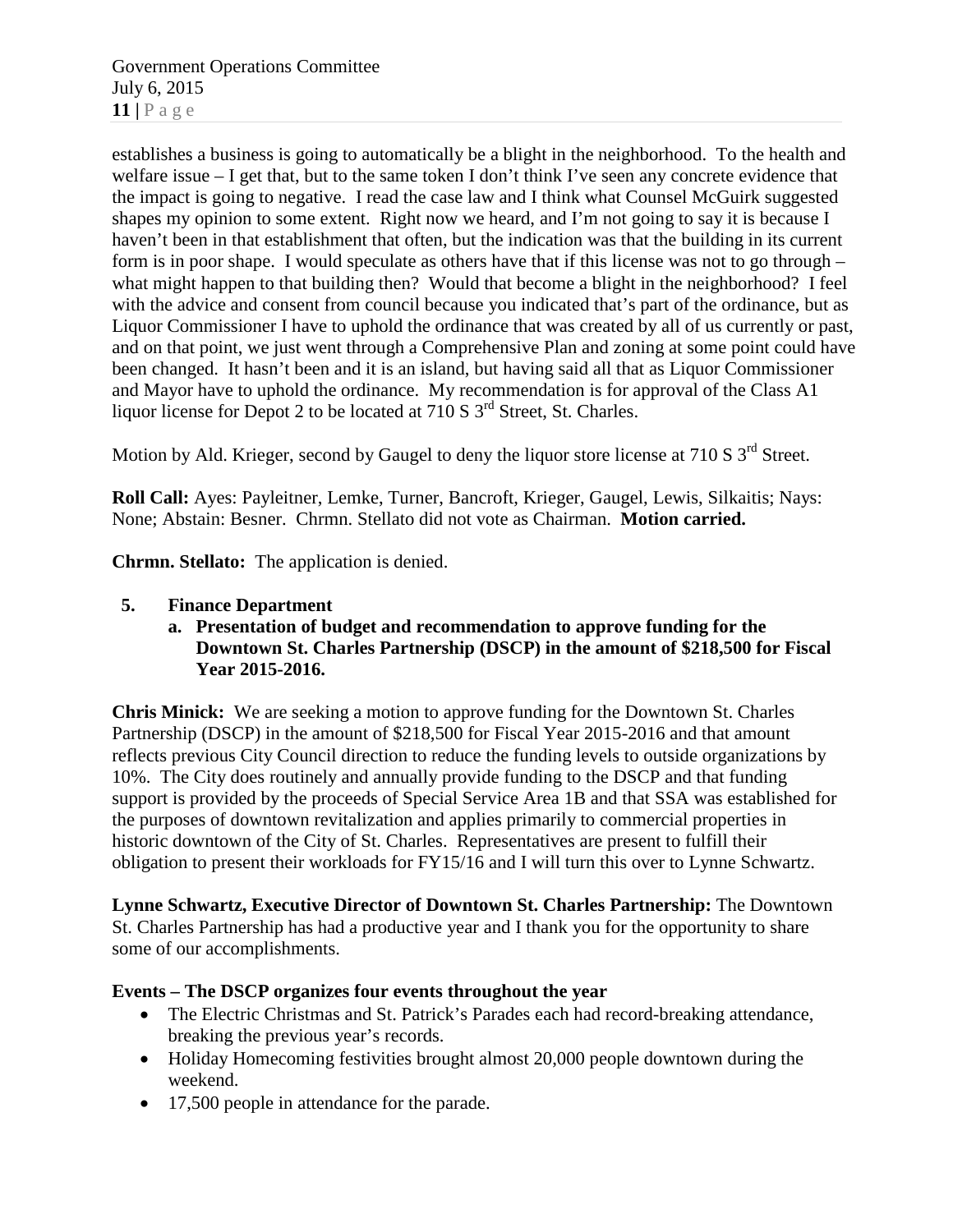- Opportunity for us to showcase Small Business Saturday and shopping local.
- Approximately 850 visited Santa during the holiday season.
- St. Patrick's Parade attendance estimated at 18,500, up from 10,000 in 2014. There were an additional 650 people at the Dance Show, and 505 voters in the Deck out Your Lucky Dog Contest. The parade is at capacity with 80 entries.
- Jazz Weekend was also very successful in 2014, with 9 music venues. Survey of participating businesses - 100% of respondents reported an increase in business during their scheduled performances and all plan to participate again this year.
- The Fine Art Show brought an estimated 10,000 people to downtown St. Charles over Memorial Day weekend in 2014, with reports by local business of increased sales.

In addition to events, we provide a number of services to our business community.

- We conduct regular retention visits in addition to welcoming new businesses, in order to
- understand their needs and best assist them.
- Provide ideas and assistance with in-store events planning whether it be an opening or anniversary.
- Write and distribute press releases specific to the business, such as, Wilson Travel and Cruise received front page photo and full page feature article as a result; President Janet Foster interviewed on WBBM News Radio and as a result of that received several new bookings.
- Business Exchanges opportunity to connect with other businesses and provides education.
- Educate through "Retail Minded" magazine and Business Newsletter providing links for
- information that is relative to their businesses.
- This year we issued three Storefront Improvement Grants to Smallcakes, Diamondaire, and The Bend General Store.
- Offer free marketing through our website, What's Up Downtown, and social media

# **Public Art**

Contributed money toward the Bob Leonard Memorial Sculpture in 2014 and organized Art Around the Corner event.

### **Marketing & Promotions was extremely busy overseeing and implanting a number of new and existing programs.**

- Continued STC Live!, delivering free, live entertainment throughout downtown on Wednesday and Friday evenings during the summer.
- Work began on the Chair-ity promotion which we are seeing the result of now.
- Collaborated with the City's Economic Development Department on holiday advertising to promote shopping downtown and entertainment.
- Another project with city partnership was our branding initiative. Last year, we completed the research and creative development, and successfully launched the new downtown brand, "Discover Your City Side". Since the Branding Launch Party we had:
	- 1. Street Banners with the new logo and tagline
	- 2. Integrated the branding into our Social Media Makeover Facebook, Instagram,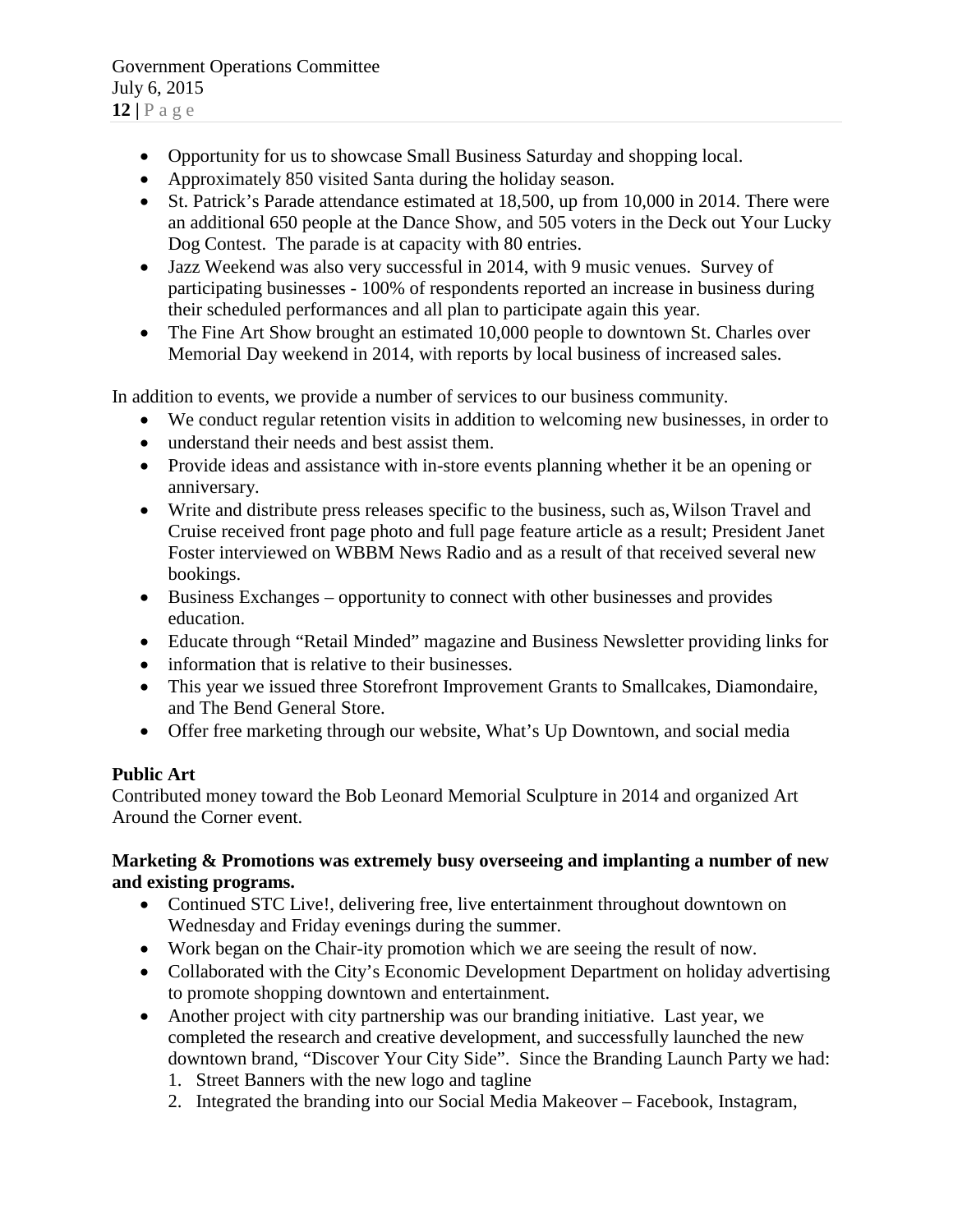Twitter, Newsletters, and email signatures all integrated.

- 3. Contracted for a full page in Neighbors magazine, highlighting different aspects of downtown's City Side.
- 4. Business Workshop to help businesses integrate the brand.
- 5. Updated all of our event materials, starting with the Fine Art Show this year.

**Fiscal Year Ending 2016 Goals and Objectives:** We have had a very busy year and, as we look ahead, we plan to keep the pace.

- Since May 1 of this year, we have already had a successful Fine Art Show, kicked of STC Live, Art Around the Corner, and the Chair-ity promotion.
- We will continue to support our business community through advocacy, education and support services.
- We will once again partner with the City to promote downtown St. Charles during the holiday season through an advertising campaign, starting in November. At this time, the City and DSCP have each allocated \$7,000 of our budget for this in the coming fiscal year. We will continue to positively showcase our downtown through the events that we organize. All event materials will incorporate the new look and logo, and every activity we put in place will be reviewed to be sure it supports and enhances this new brand for our downtown.
- Of course, our Branding efforts have only just begun. Our City Side creative and messaging will be integrated into all of our marketing and advertising initiatives.
	- 1. We will continue to work with businesses to help them use this brand messaging to their benefit.
	- 2. Kiosks .
	- 3. Vacant window panels.
	- 4. Holiday Advertising Campaign.

As we move forward, we continue to focus on our organizational goals of strengthening our downtown business community for the benefit of all of our constituents. In order to do this, we continually seek feedback, assess our programs and services, and seek opportunities to provide value. We will also make it a high priority to ensure that anything we do enhances our new brand.

#### **Financial Report**

- The budget for the coming year is included in your packet. The Downtown St. Charles Partnerrship is respectfully requesting funding in the amount of \$218,500.00 to further continue our efforts.
- We are also requesting that the City once again allocate \$7,000 of their budget in a partnership with the DSCP for the Holiday Advertising campaign.
- Consistent with our presentation last year, the second and final phased payment for the Brandng rollout is included in our FY15/16 budget. As you recall, that is in the amount of \$25,000.

Thank you for your time and consideration. I am happy to answer any questions you might have. Motion by Ald. Turner, second by Bancroft to recommend approval of funding for the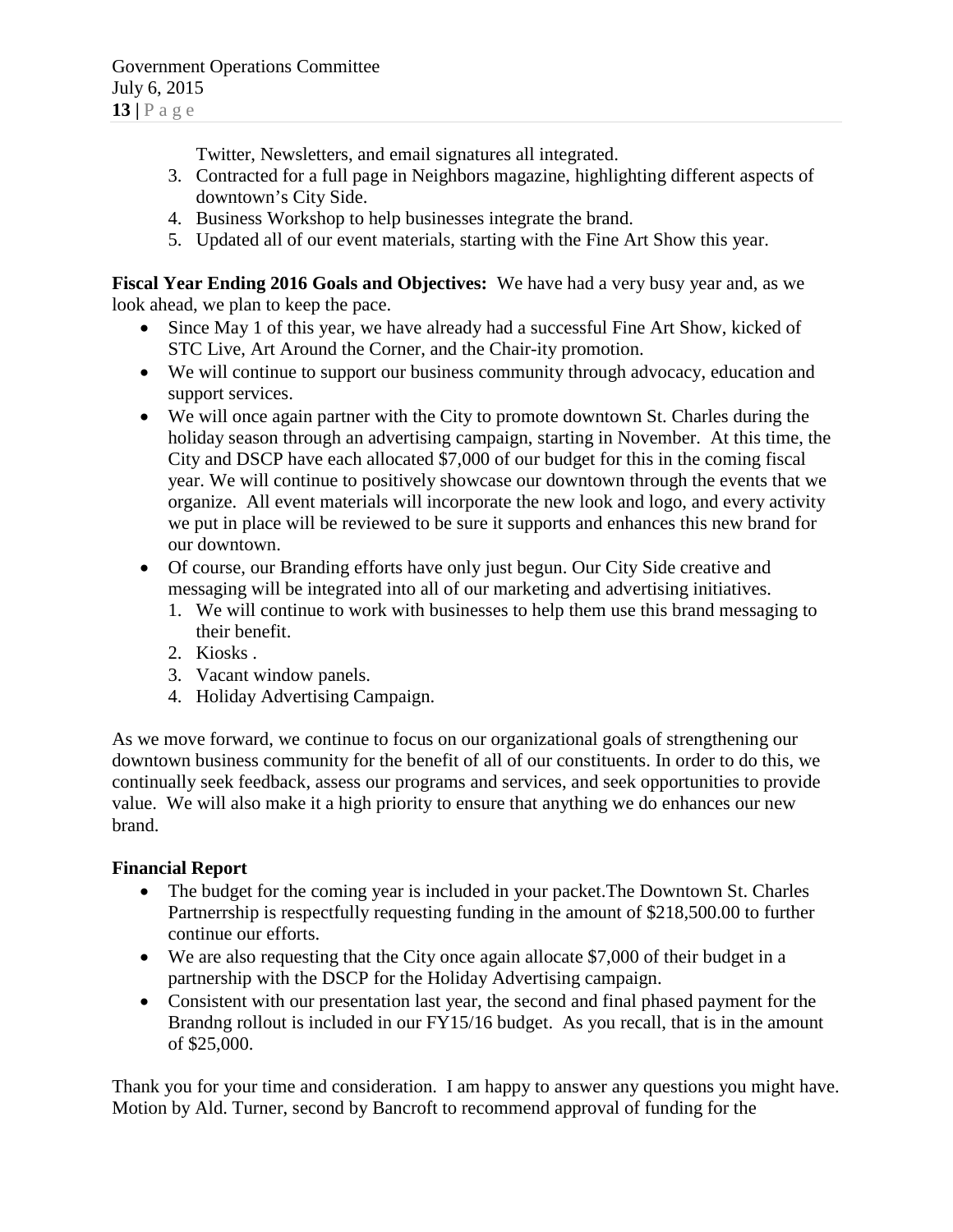Government Operations Committee July 6, 2015 **14 |** Page

Downtown St. Charles Partnership (DSCP) in the amount of \$218,500 for Fiscal Year 2015/16.

Motion by Ald. Turner, second by Bancroft to recommend approval of funding for the Downtown St. Charles Partnership (DSCP) in the amount of \$218,500 for Fiscal Year 2015- 2016.

**Voice Vote:** Ayes: Unanimous; Nays: None. Chrmn. Stellato did not vote as Chairman. **Motion carried.**

**b. Recommendation to approve a Resolution Authorizing an Amendment for the City Administrator to Execute a Third One-Year Renewal Period and Approving a One-Year Renewal (May 1, 2015 – April 30, 2016) of the License Agreement By and Between the City of St. Charles and the Downtown St. Charles Partnership.**

**Chris Minick:** In 2012 the City and the Downtown St. Charles Partnership entered into a license agreement to allow the DSCP use of office facilities and various office equipment and office systems here at City Hall. That particular agreement that was passed back in 2012 provided for a series of annual renewals until April 30, 2015. Each and every year staff brought forward a renewal request and the City Council approved this every year of that licensing agreement. Enclosed in the packet is a resolution allowing for one final additional one-year extension through April 30, 2016. This is made pursuant to a request received from DSCP in June to extend the existing license agreement for one additional year at the terms and conditions that were originally agreed to. Other than the term of the agreement, there are no other changes to the conditions/terms of the license agreement and staff respectfully requests approval.

Motion by Ald. Krieger, second by Lemke to recommend approval of a Resolution Authorizing an Amendment for the City Administrator to Execute a Third One-Year Renewal Period and Approving a One-Year Renewal (May 1, 2015 – April 30, 2016) of the License Agreement By and Between the City of St. Charles and the Downtown St. Charles Partnership.

**Voice Vote:** Ayes: Unanimous; Nays: None. Chrmn. Stellato did not vote as Chairman. **Motion carried.**

# **c. Presentation of budget and recommendation of consideration of the Convention and Visitor's Bureau funding request of \$526,500 for FY2015/16.**

# *Ald. Bessner recused himself from this item.*

**Chris Minick:** Each year the City out of the proceeds from the hotel/motel tax, does provide funding support to the Convention and Visitor's Bureau (CVB) and for FY2015/16 we are respectfully requesting and recommending a funding allocation of \$526,500. Again as with the Downtown Partnership, that amount does reflect and is consistent with the City Council's direction to reduce the funding to outside agencies by 10% for FY2015/16. They are under the same requirement to come forward each and every year to make a formal request of the City and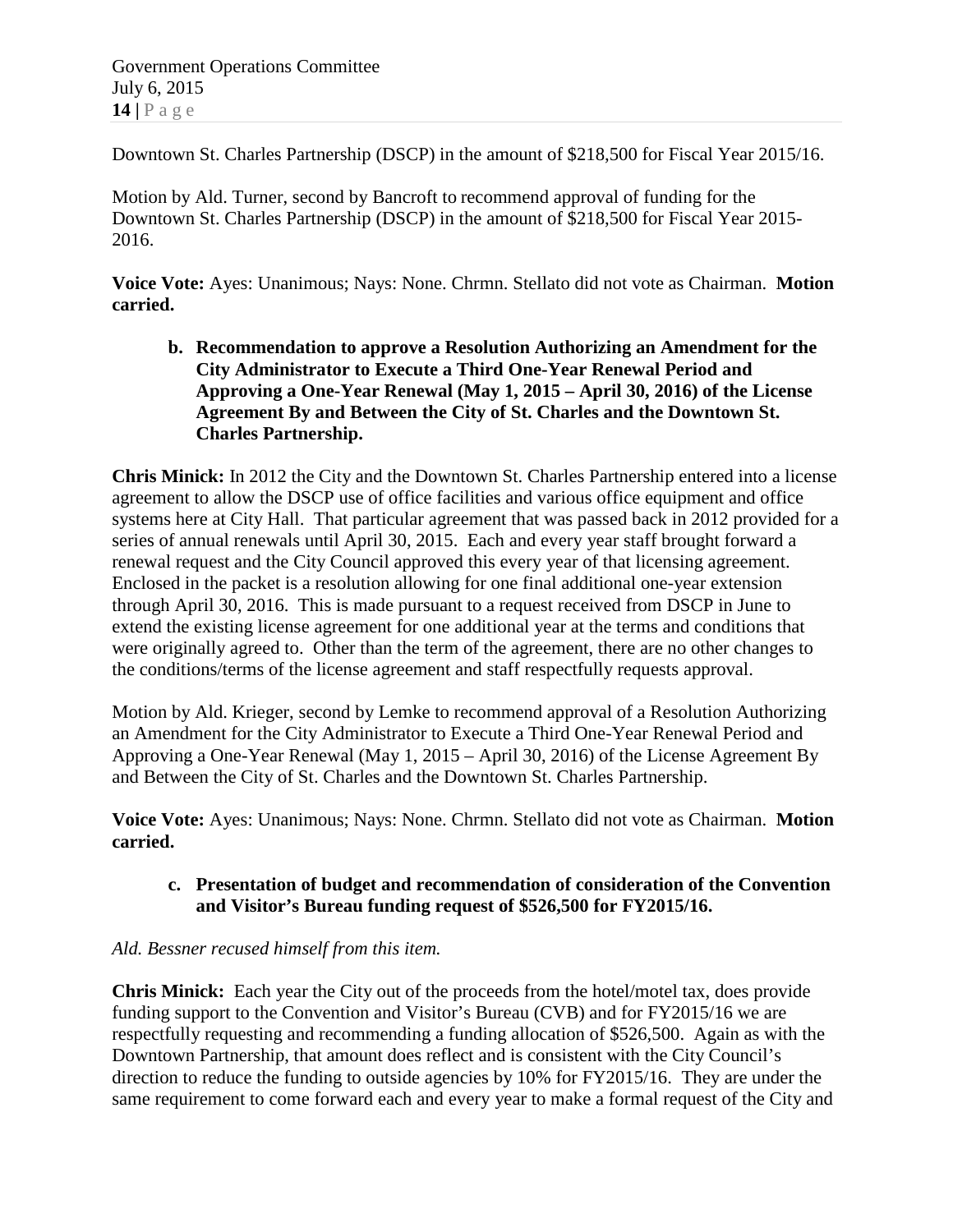Government Operations Committee July 6, 2015  $15$  |  $P$  a g e

ultimately City Council to make a presentation to update the committee on their activities and results of operations for the last fiscal year.

**DeAnn Wagner, Associate Director of the Greater St Charles CVB:** I come before you this evening to thank you for the support the City of the St. Charles has provided our bureau since its founding in 1983. In the past 32 years, our bureau has been dedicated to the mission of promoting St. Charles as a destination for meetings, motor coach groups, sporting events and leisure travelers.

The reports provided in advance were Year-to-Date numbers for July  $1<sup>st</sup>$  – March 31<sup>st</sup>. This evening, I will be presenting our year-end numbers. I am happy to report that our Bureau can point to a potential return of \$18.67 for each of the \$585,000 the city awarded to us in Fiscal Year 2015.

That return on investment is based upon:

- Estimated spending from visitors outside the Fox Valley who attended Scarecrow Fest 2014.
- Potential spending from 3,391 room nights generated from 38 pieces of NEW business our sales team brought to St Charles.
- Estimated spending of 20,662 leisure visitors who have contacted our bureau for information since July 1 of last year.

Not included in that ROI figure are the nearly 600,000 unique visits to our websites or any spending by the 49 groups for which we provided complimentary convention services. Our ROI does not include the 30,537 room nights reflected in 116 leads for new business our sales team sent to our hotels – business they discovered by attending ten meetings, motor coach and sports tradeshows all over the country and meeting personally 212 planners who have potential business for St. Charles.

# **Accomplishments for FY 2015 include:**

- Leisure advertising placements with circulation to reach nearly 2.3 million.
- Managing online housing for two Premier Girl's Fastpitch Tournaments. The Qualifier generated 878 room nights with 568 of them at St. Charles hotels. Midwest Championship has generated 1,098 room nights at St. Charles hotels of the 2,666 booked thus far.
- The Bureau is working with this organization on a third event that will fall over Columbus Day weekend.
- Pheasant Run Resort, Kane County Fairgrounds, and the Bureau have been working to bring Holstein Association USA to St. Charles since 2012. Once the contracts were signed, the Bureau continued to assist the group by providing convention services. The group brought more than black and white cows to our community. It consumed 1,388 room nights, had 1,086 attendees, and had potential direct spending of \$666,528.
- Scarecrow Fest is named by Fodors Travel as one of 15 best small town festivals in the country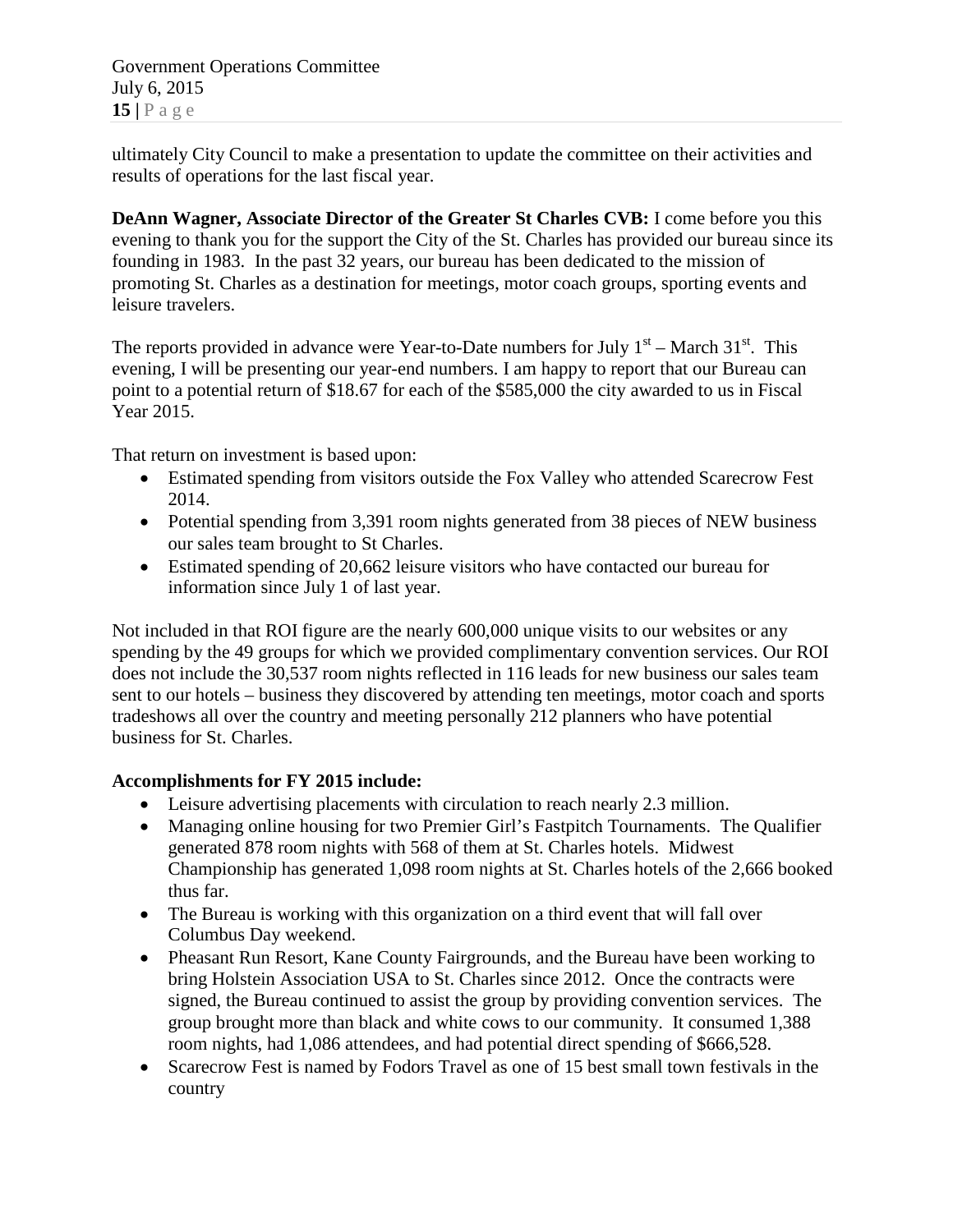- Receipt of a 2015 Successful Meetings Magazine's Pinnacle Award as one of the country's best visitors bureaus – an accolade received by only one other Illinois bureau – the Springfield CVB.
- Scarecrow Fest 2015 will have new street banners to promote the event as well as enhancements to the contest including new categories and judging to encourage more participation.
- By the end of this month, our brand new and responsive visitstcharles.com will be live.

Since July of last year, local hotel tax collections have increased approximately 9% compared to 2014. Obviously, this is a trend we hope to see continue and will do our best to support by ensuring that the reduced dollars the Bureau will receive in fiscal year 2015 compared to the 33% we were awarded this past year, will enable the bureau to continue to provide a solid return on investment, bringing more visitor revenue to the City's general fund and helping to reduce the tax burden on the residents of St. Charles.

That is the power of tourism. CVB uses visitor dollars to fund initiatives to bring in more visitors. More visitors bring in more tax dollars. More tax dollars reduces the tax burden for the residents and funds the Bureau and the Visitors Cultural Commission.

Tonight, we come before your committee to officially request funding of \$526,500 for fiscal year 2016, a reduction of \$58,500. This reduction mirrors the same reductions being felt by other local organizations receiving financial support from the City of St Charles. In addition to this local reduction, we are anticipating a loss of \$94,000 in state tourism grant dollars – resulting in an overall funds decrease of \$152,550 to our fiscal year 2016 budget – necessitating significant reductions in our program of work:

- we have cancelled the web-based Cvent e-advertising and promotion partnership which brought St Charles to the attention of 30,000 planners across the country,
- we have reduced our tradeshow schedule by half and will be attending only five between now and June 30, 2016, and
- we have reduced by 20% dollars allocated to leisure advertising and promotions.

As you are aware, our Executive Director Amy Egolf has accepted the position of Director of Sales & Marketing for Hilton's Indian Lakes Resort and will be leaving our Bureau on Friday, July 24. Tomorrow, our Board of Directors will be meeting with Amy to discuss "next steps" in regards to how her resignation will impact the Bureau's fiscal year 2016 budget and program of work.

In closing, our staff and Board of Directors join me in thanking you for your consideration of our fiscal year 2016 funding request in the amount of \$526,500. We also respectfully request a reconsideration of this reduction in the event that passage of the state's fiscal year 2016 budget does NOT result in a 50% reduction of the city's LGDF allocation.

At this time, I'd like to open the floor for your questions?

**Ald. Payleitner:** I have few clarification questions. I understand the service you give to hotels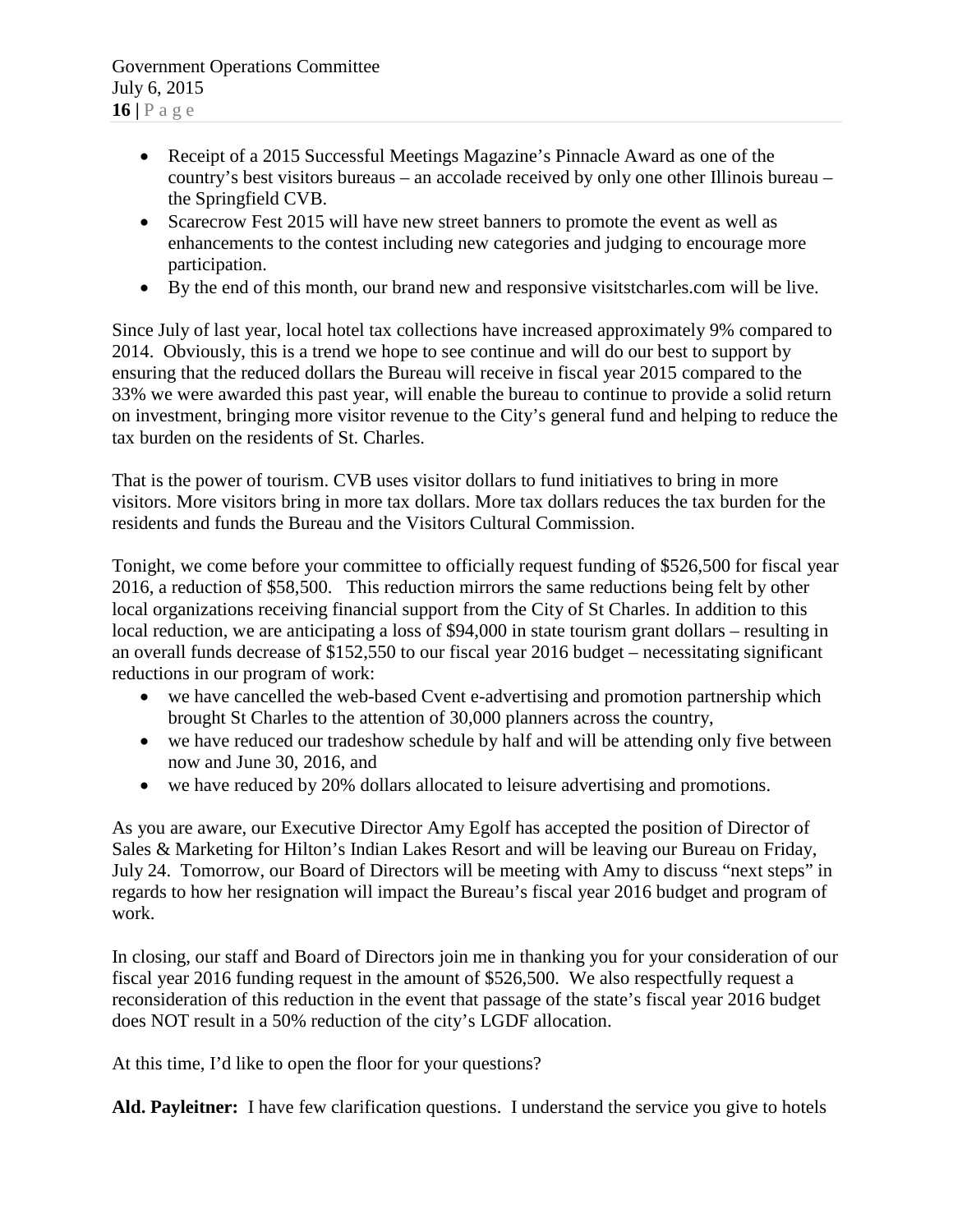Government Operations Committee July 6, 2015 **17 |** Page

when they request it. Is there a bottom line percentage of new business that the CVB brings to St. Charles of your total numbers? What percentages is direct service to hotels and what percentage is to new businesses, events, and groups. I did request this information and got some numbers. What I see are numbers for events that would of come to St. Charles any ways, such as, Fox Valley Marathon. I don't think your organization brought that event to St. Charles, but you absolutely serviced them; Charlies Center for Arts that was happening and you accommodated them, but that wasn't new. I want to know if you have a number of what was brought to St. Charles new that wouldn't of come except for the CVB?

**DeAnn:** There is just a little bit of repeat business, e.g., Premier Girl's Fastpitch Tournaments has been in the area for 2-3 years now, but everything else listed on that document has not been to the community before.

**Ald. Payleitner:** Of those numbers, what did CVB bring to the City?

**DeAnn:** The 3,300 room nights.

**Amy Egolf:** Came forward to try to explain the number on the sheets stating they 2014 numbers not 2015.

**Ald. Payleitner:** I'm looking for what is the definition of new business.

**Amy:** It's pieces of business that have not been in St. Charles in the past with the exception of something that might be a repeat piece of business of that client who has asked for a different hotel.

**Ald. Payleitner:** I understand that was assisted by the CVB…

**Amy:** New business is business that the bureau identifies, sends a lead out to the hotels for, and the hotels have contracted that business. If it's repeat pieces of business those are tracked under convention servicing. The report you just pulled for me was a year old.

**Ald. Payleitner:** Yes, but the things that are on here are events that would be coming to St. Charles anyways.

Amy: In 2014, they may have been using new hotels.

**Ald. Payleitner:** Is the CVB literally bringing business to the hotel or is the hotel saying here CVB we are doing this – help us?

**Amy:** No the hotels would not support that at all.

**Ald. Payleitner:** Fox Valley Marathon, for example, you accommodate once they come to you, but what new people have you gone out and brought in?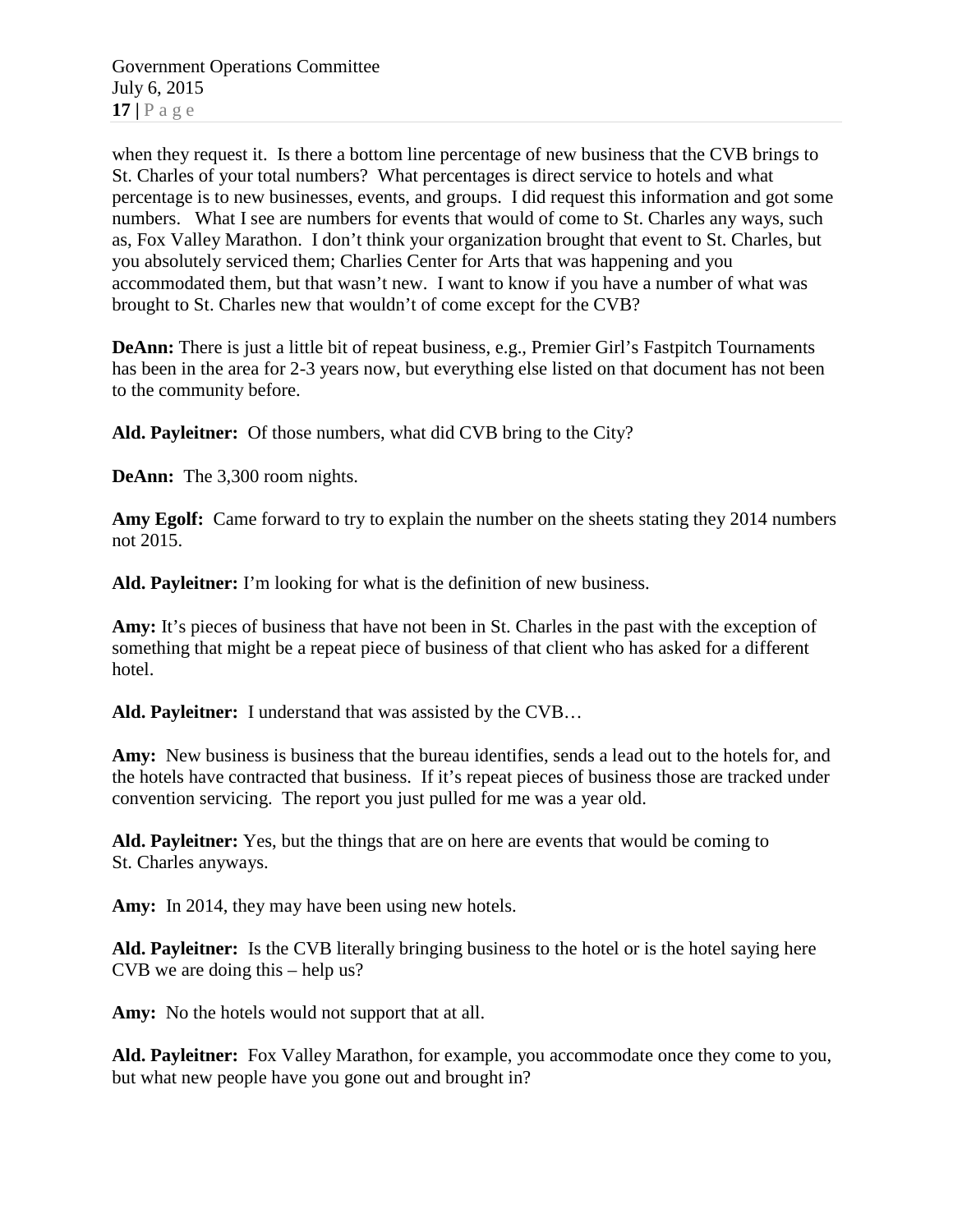Government Operations Committee July 6, 2015 **18 |** Page

Amy: That is new pieces of businesses. Even though the event was held in the past, it doesn't mean those athletes were exactly the same athletes, so Fox Valley asked us to work with them so that we could capture those room nights for the St. Charles area.

**Ald. Payleitner:** I get that and that falls into the category that you provide direct services to the event and hotel. What I'm asking is what new events, since you send people out to all these conventions, etc. – what new events have come to St. Charles as a result of them.

**Amy:** Those events are reflected in the booked business that we provided you on the report. (Dialogue continued between Amy and Rita discussing what is and isn't considered new business brought into the City from the CVB).

Motion by Ald. Turner, second by Lemke to recommend consideration of the Convention and Visitor's Bureau funding request of \$526,500 for FY2015/16.

**Voice Vote:** Ayes: Unanimous; Nays: None. Chrmn. Stellato did not vote as Chairman. **Motion carried.**

# *Ald. Bessner returned.*

# **d. Recommendation to approve a Resolution of Official Intent Regarding Capital Expenditures to be Reimbursed from Proceeds of an Obligation to be Issued by the City of St. Charles, Kane and DuPage Counties, Illinois.**

**Julie Herr:** I am here tonight to request approval of a Resolution of official intent for a bond issue that will take place later this year. This action does not obligate the City to issue the bonds, but it does reserve our right to reimburse ourselves for any expended project funds for when the time comes that we do issues the bonds, we can reimburse ourselves for those proceeds. I included a list of some the projects in the agenda packet that we're contemplating bonding for this fiscal year. These are all projects that were part of the FY15/16 budget. We are planning on issuing bonds later this year, we haven't started that process but this is the initial step to reserve the right for reimbursement when that time does come.

Motion by Ald. Silkaitis, second by Turner to recommend approval of a Resolution of Official Intent Regarding Capital Expenditures to be Reimbursed from Proceeds of an Obligation to be Issued by the City of St. Charles, Kane and DuPage Counties, Illinois.

**Voice Vote:** Ayes: Unanimous; Nays: None. Chrmn. Stellato did not vote as Chairman. **Motion carried.**

# **6. Public Works Department**

a. Consideration to petition the Federal Aviation Administration to restrict air traffic over St. Charles and join O'Hare Noise Compatibility Commission as requested by Mr. Robert Gunther.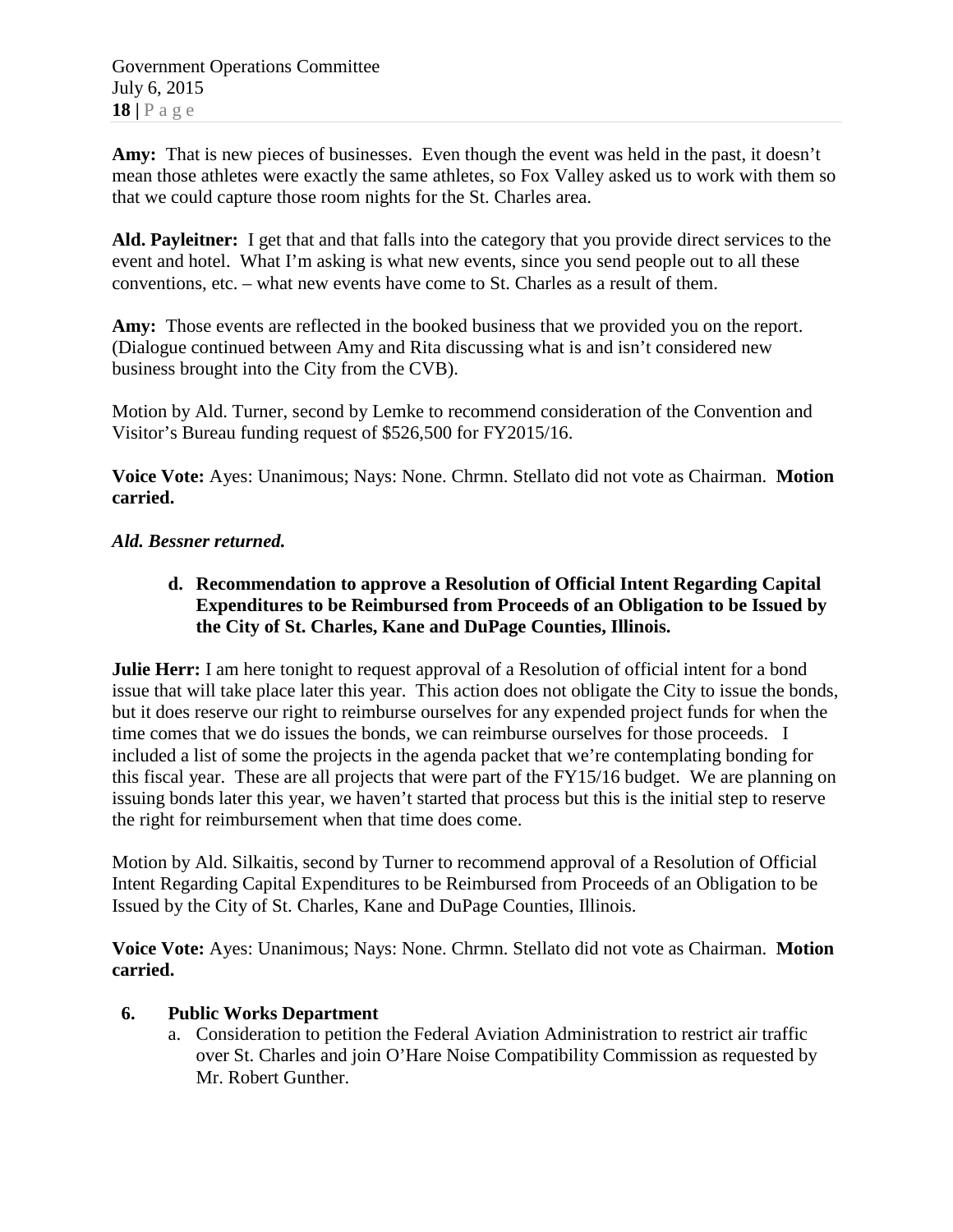Government Operations Committee July 6, 2015 **19 |** Page

**Peter Suhr:** This agenda is in regard to the petition that can be found in your packet which was given to staff on behalf of Mr. Robert Gunther of 11 Stonewood Drive. Mr. Gunther is here tonight seeking your approval of the petition to the Federal Aviation Administration to restrict air traffic over St. Charles, and also to join the O'Hare Noise Compatibility Commission. Your packet also includes a brochure from O'Hare Noise Compatibility Commission that identifies their highlights and accomplishments over the years.

City Staff contacted the Village of Bartlett who is a member of this commission and asked them about their involvement with this group. They said they joined this commission in 2003 and were originally fairly active with this organization but that activity has ceased over the past 8-10 years. Even though staff does receive current and informative information from this group, that is helpful to some extent when they have residents that call in to ask questions, that's what they really utilize this commission for. The Village of Bartlett received 2-3 calls annually; which is more than what St. Charles receives on an annual basis about noise complaints according to our logs.

Even though we appreciate Mr. Gunther's cause and certainly don't want to see any excessive air noise over St. Charles, staff is not in support of Mr. Gunther's request to petition Federal Aviation Administration into joining their Noise Compatibility Commission. Our recommendation is based on a few reasons.

- 1. In review of the information that was provided by the commission, they provided a map that is called a noise contour map and the City of St. Charles is well outside of that map. This may be an impacted problem for villages/cities that are closer to O'Hare but not necessarily what was recorded by the data that we were given by that commission.
- 2. The City receives very little complaints, if any, from our residents and that certainly is part of our condition for recommendation.
- 3. We considered the feedback we received from Bartlett.

While Mr. Gunther's opinion is quite different from ours, he is here to speak with you tonight.

**Mr. Rob Gunther, 11 Stonewood Drive, St. Charles:** I have no hard feelings, I knew this was a long shot. Read an article from the Tribune last October. The new east/west runway was opened two years ago and has slowly been implemented. The first year after the east/west runway was initiated, there were nearly 30,000 noise complaints in August of last year. Just in one month the complaints exceeded 30,000 than the entire year. Towns that are relatively distant from O'Hare in which noise complaints were received for the first time in August included Batavia, St. Charles, South Elgin, West Chicago, and Winfield. I would suggest when there are complaints, there are plenty of websites and venues for people to approach the City government as well as the FAA. So they're probably not calling the City of St. Charles; they're approaching other places. As to the O'Hare Noise Compatibility Commission, what's interesting in this document is this is the first east/west runway that's opened up and there are two more plan. I fly nearly every other week and seek out pilots who sit on the airplanes and I strike up conversations and take my complaints to them, and when I do, they generally shake their head and say this is the tip of the iceberg. They are slowly implementing the other two east/west runways. Most of the noise around St. Charles seems to be the same flight pattern. It depends on the day or cloud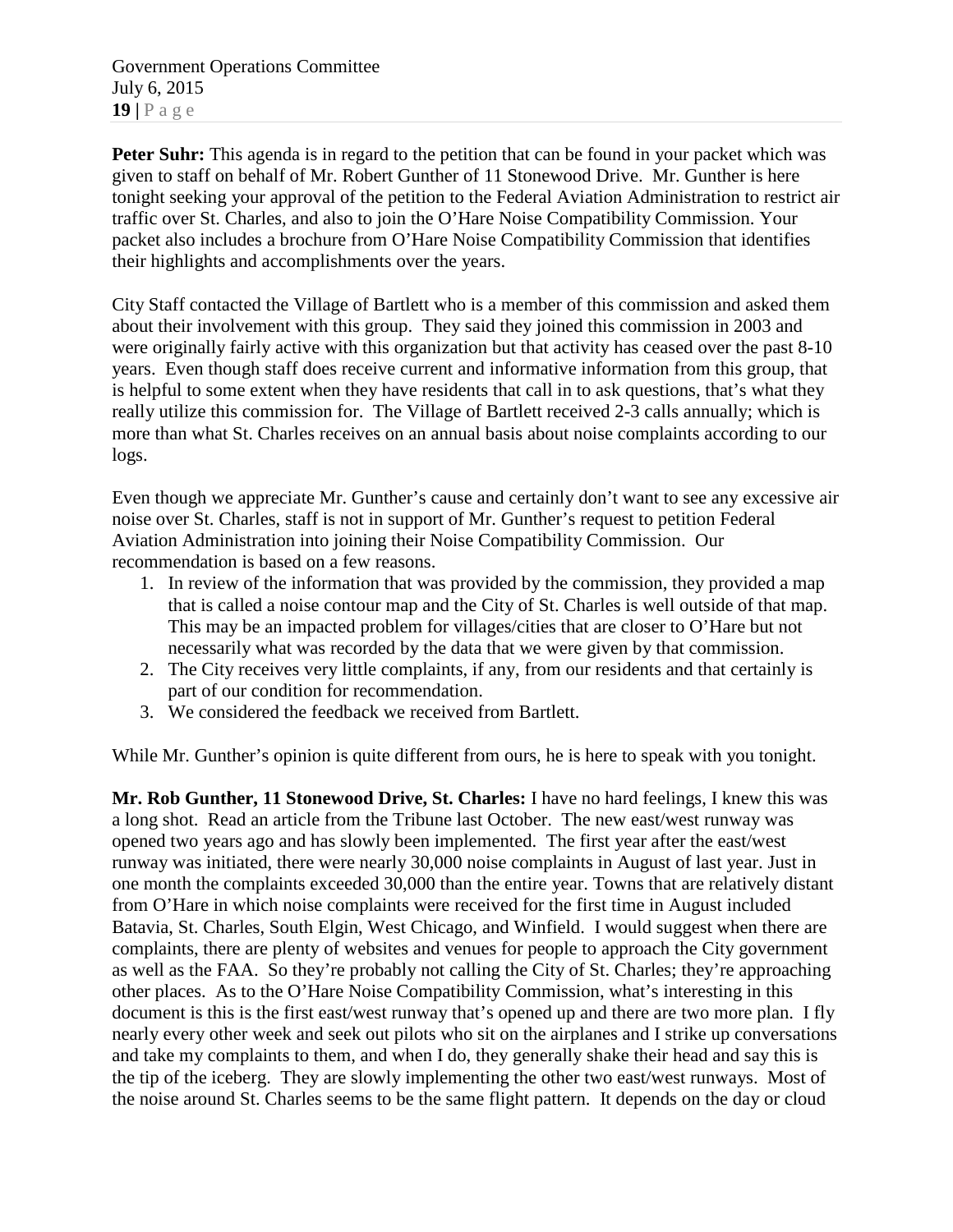Government Operations Committee July 6, 2015  $20$  |  $P$  a g e

cover, but generally the most traffic is over North High School and down Red Gate Bridge and Army Trail. It's a continuous stream on some days. You don't stop hearing the first plane before the next one kicks in. It's just the beginning for our city and could certainly affect more residents. There are nifty apps you can put on your I-phone that shows the level of air traffic. We also have DuPage Airport that's right on our border so we are listening to small single engine planes at 500 to 1,000 feet but we're also listening to the noise pollution of commercial jets from 4,000 – 5,000 feet.

**Ald. Payleitner:** Is noise strictly your issue or are you trying to redirect traffic for other reasons.

**Mr. Gunther:** If I could smell fumes, I would throw that in, but its primarily noise.

**Ald. Lewis:** I agree and I live on the border of St. Charles/Geneva and a couple of weeks ago, I timed a jet every minute and they were low enough that we could see almost what airlines they were. It's not every night, but most nights around the late afternoon it's just non-stop. I understand that maybe there's no complaints, but the people in our neighborhood are complaining to each other. I think we feel we're not complaining to the City because what can St. Charles really do about it. So they don't call, but I do agree with you that it's only going to get worse.

**Mr. Gunther:** When it's pointed out to you, it seems one hasn't really noticed it before until its mentioned.

**Chrmn. Stellato:** The committee has some options to make as to whether or not to join this group or the other option is to take no action and allow us more time to see what happens as these east/west runways open, which in sense leaves this opportunity open for discussion as opposed to tabling it and staff would have to bring it up every so often.

**Mr. Gunther:** There is legislation right now on Governor Rauner's desk regarding closing the diagonal runways. That's the petition of a lot of communities to keep those diagonal runways open and spread out the noise amongst all the communities that are affected and that would greatly affect St. Charles. Right now the diagonal runways are being used and if they close them and no longer use them, then the east/west runways become even more prevalent.

**Chrmn. Stellato:** In this case when that happens, this could become more topical for us to take some further action down the road. So at this point if you're okay with us leaving it like this, we don't want to burden staff with bringing this up, but at some point if something new happens, please let us know and we can take action at a later date.

# **b. Recommendation to approve a Resolution Authorizing an Application to the Kane/Kendall Council of Mayors for STP/LAFO Grants and Execution of all Necessary Documents.**

**Karen Young:** This is in regards to grant funding opportunities that staff would like to apply for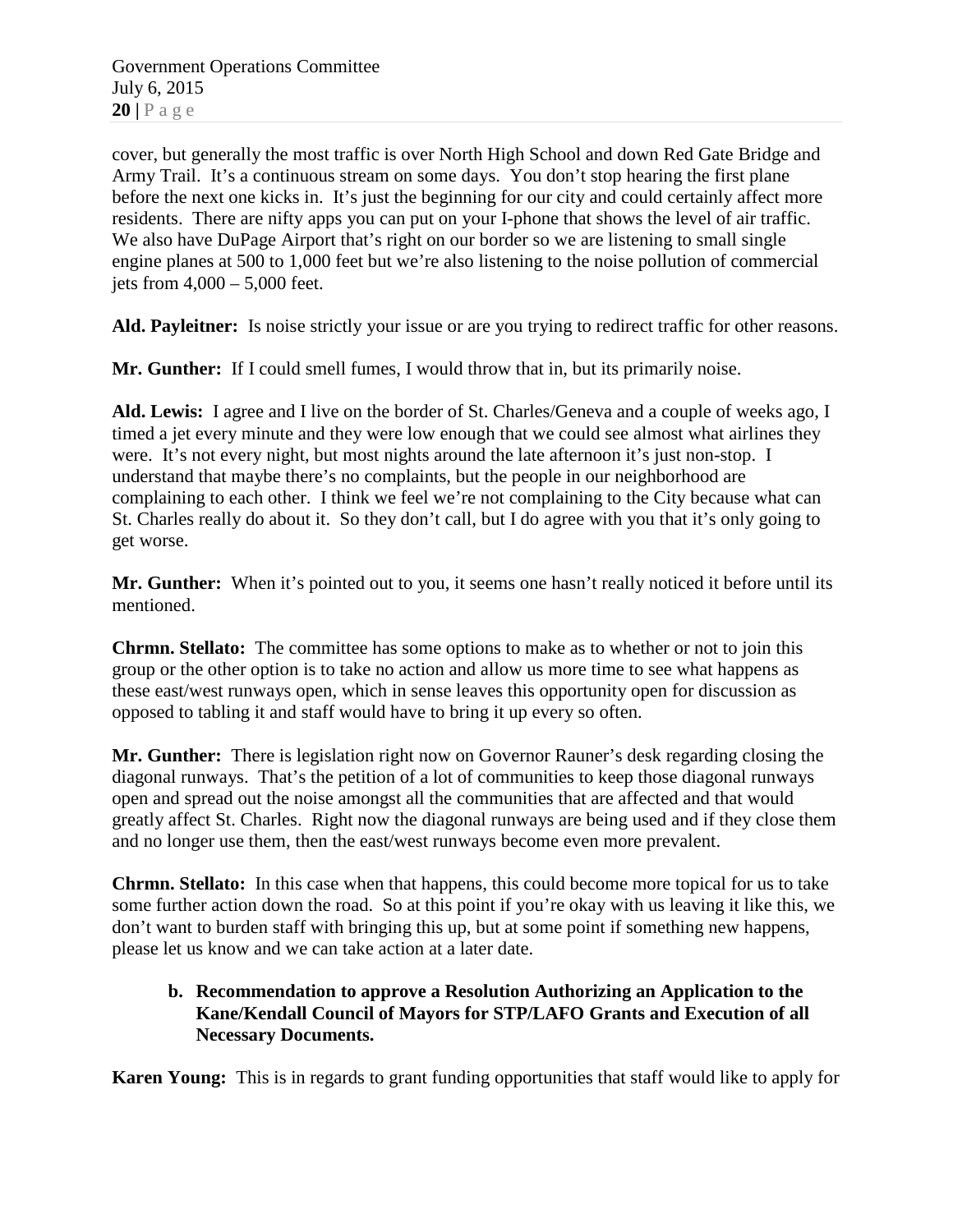Government Operations Committee July 6, 2015  $21$  |  $P$  a g e

several projects. It's through the Kane/Kendall Council of Mayors. There are two types of funding all related to street resurfacing and reconstruction. Staff would like to apply for these as it's a great opportunity to leverage our finances and gets several projects paid for out of grant funding with a relatively small contribution to the project size from the City.

There are several projects with the first being STP funding which is reconstruction projects. There are two projects, one from Kautz Road from Rt. 64 to Rt. 38 which is a partial reconstruction and resurfacing project. We are proposing to partner with the city of Geneva as that will help in the ranking of this project and are also looking to reconstruct their portion of roadway as well. We had some conversation with West Chicago who would also be in support of this project and this would help our funding application. If we receive funding for this joint project this would break down our financial obligations for those projects.

The second project proposed for reconstruction is Ohio Avenue from Kirk Road to Kautz Road. This is in the City's east side industrial park. It's proposed in this application as two different things. The reconstruction of this roadway didn't rank as high as the last time we applied for it, but we like to submit it and see how it will rank against the other projects that are being applied for from the other communities.

The next set of projects are LAFO resurfacing projects. This is for typical grind off the top surface of the roadway to provide a smooth riding surface and extend the duration of life for those roadways. We have several projects listed: Ohio Avenue, Campton Hills, Production Drive,  $3<sup>rd</sup>$  Street, and  $7<sup>th</sup>$  Avenue. All of these roadways qualify for this type of funding. There is a \$500,000 max limit on this type of funding so the breakdowns for most of those projects are requesting funding of \$500,000 from the Councils of Mayors.

In terms of timing of these projects, they are doing a different process this time for call for projects. The STP reconstruction projects are asking for specific years to be called in the memos. Both of the projects listed on there are already proposed in our budget for the out years. The LAFO projects are being put on a B-list; basically if funding becomes available, a municipality can propose those projects into a specific year that we can talk about that later and bring back to Council to try and get them on a specific budget year. This is a great way to leverage. This has happen several times over the course of the years for this funding where they had funding become available and people have been able to pull their projects up and get them funded. This is a great resource for our community and have proposed so many projects that we know are in our out years to be constructed.

We are recommending a resolution to support these projects which allows us to receive more funding and rankings on our applications. It makes our projects rank higher and shows the community supports the projects as well.

**Chrmn. Stellato:** On Kautz Road I've received complaints on the railroad crossing – there's a dip on both sides of it. Is that part of this to correct that?